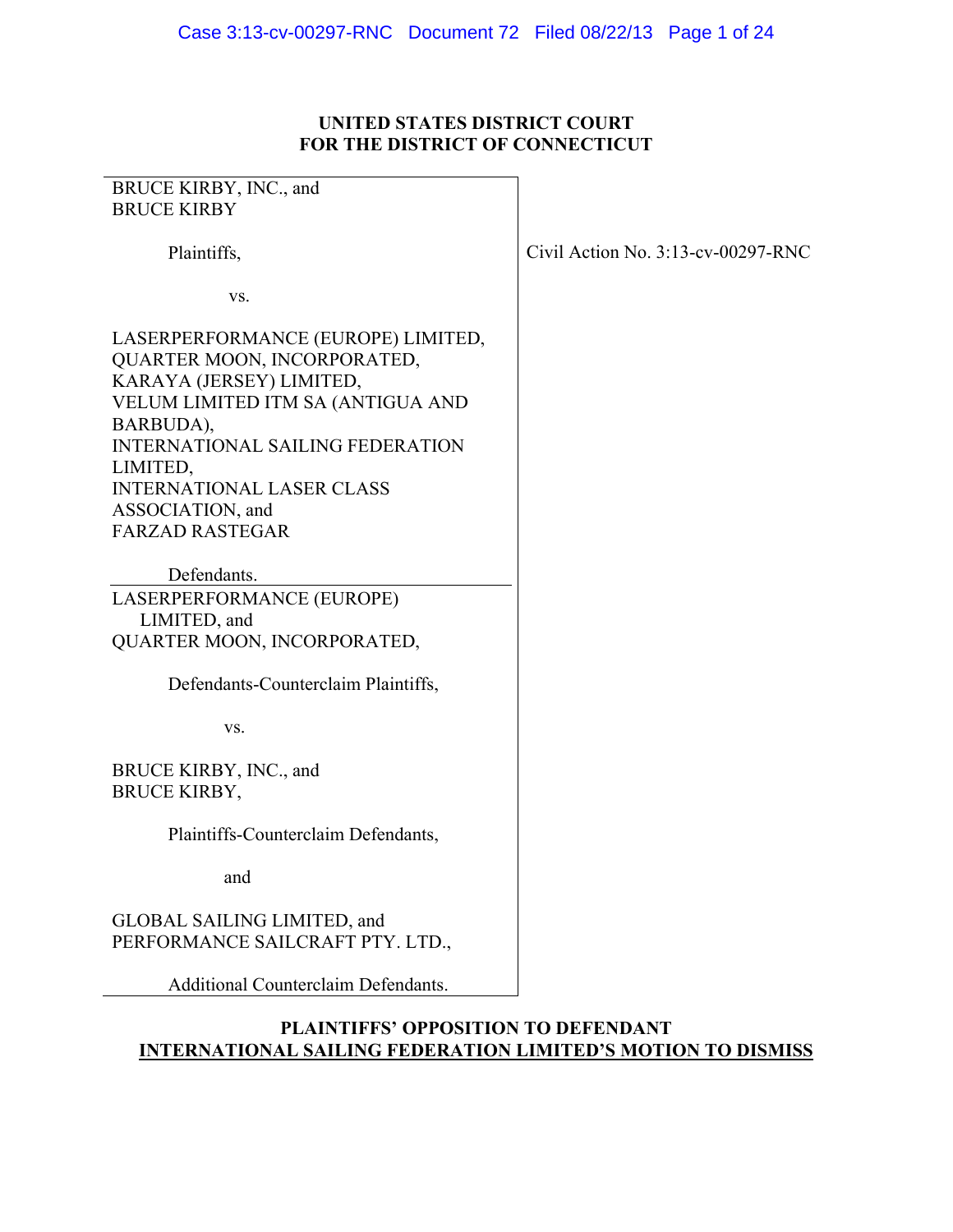# **TABLE OF CONTENT**S

| $\mathbf{I}$ . |                                            |                                                                 |                                                                |  |
|----------------|--------------------------------------------|-----------------------------------------------------------------|----------------------------------------------------------------|--|
| II.            |                                            |                                                                 |                                                                |  |
| III.           |                                            |                                                                 | THE COURT HAS PERSONAL JURISDICTION OVER ISAF 3                |  |
|                | A.                                         |                                                                 |                                                                |  |
|                | <b>B.</b>                                  | Connecticut's Long Arm Statute Confers Jurisdiction Over ISAF 4 |                                                                |  |
|                |                                            | 1.                                                              | Jurisdiction is Proper Under Conn. Gen. Stat. § 52-59b4        |  |
|                |                                            | 2.                                                              | Jurisdiction is Proper Under Conn. Gen. Stat. § 33-9299        |  |
|                |                                            | 3.                                                              |                                                                |  |
|                | $\mathcal{C}$ .                            |                                                                 | The Court Should Permit Limited Jurisdictional Discovery       |  |
| IV.            | KIRBY HAS ASSERTED CLAIMSAGAINST ISAF UPON |                                                                 |                                                                |  |
|                | A.                                         |                                                                 |                                                                |  |
|                | <b>B.</b>                                  | The Court Should Sustain Claims I-IV, VII Against ISAF          |                                                                |  |
|                |                                            | 1.                                                              | Claims I and II State Claims for Trademark Counterfeiting      |  |
|                |                                            | 2.                                                              | Claim III States a CUTPA Claim Against ISAF 13                 |  |
|                |                                            | 3.                                                              | Claim IV States a Misappropriation of Rights of                |  |
|                |                                            | 4.                                                              | Claim VII States a Tortious Interference Claim Against ISAF 16 |  |
| V.             |                                            |                                                                 | KIRBY'S CLAIMS SHOULD NOT BE DISMISSED WITH PREJUDICE. 17      |  |
| VI.            |                                            |                                                                 |                                                                |  |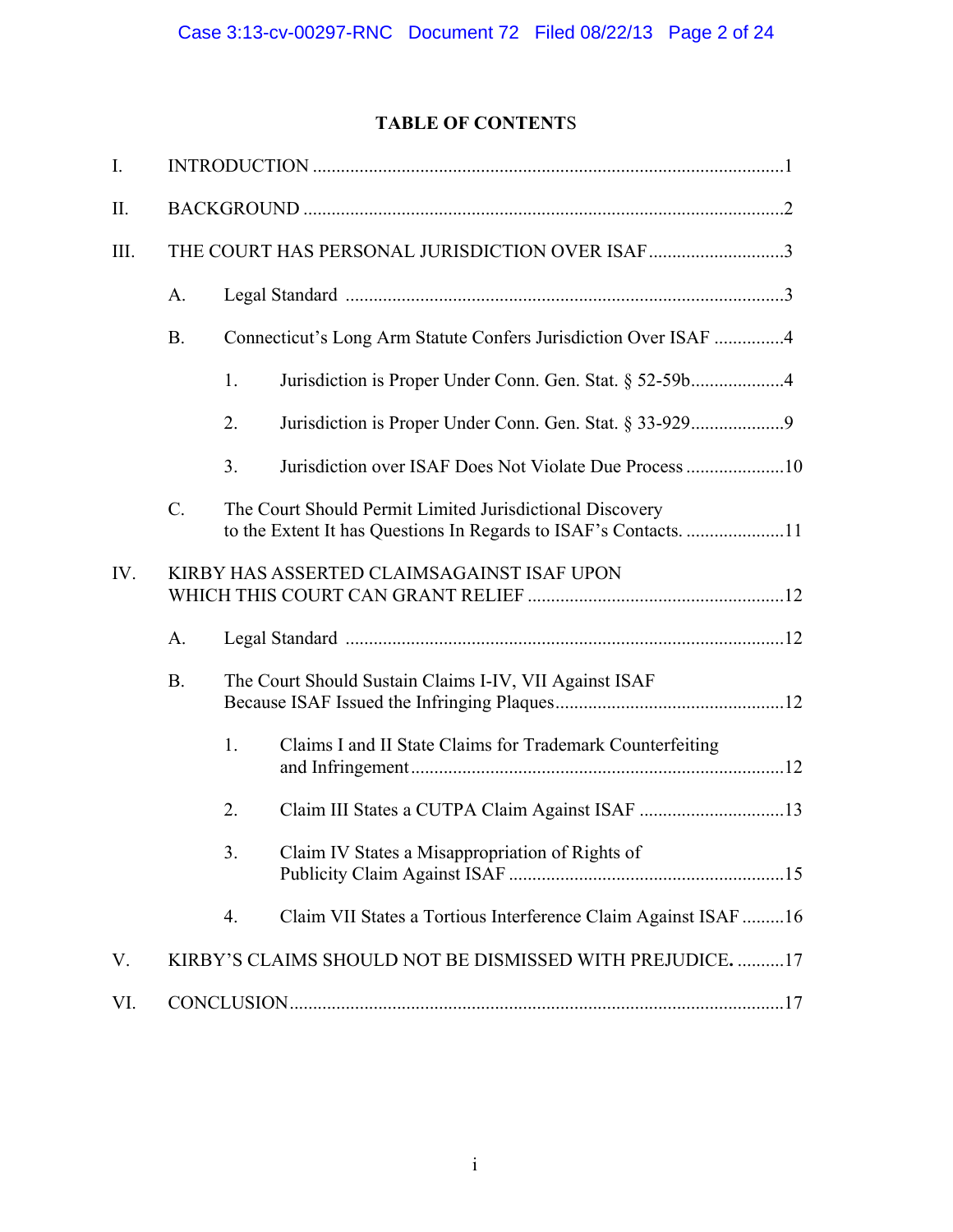## **TABLE OF AUTHORITIES**

# **Cases**

| AEP Energy Services Gas Holding Co. v. Bank of Am.  |  |
|-----------------------------------------------------|--|
| Amerbelle Corp. v. Hommel                           |  |
| Asahi Metal Indus. Co. v. Sup. Ct. of Cal.          |  |
| <b>Austen v. Catterton Partners</b>                 |  |
| <b>Bell Atlantic Corp. v. Twombly</b>               |  |
| Blake v. Levy                                       |  |
| Brass v. American Film Technologies, Inc.           |  |
| Conn. Cmty. Bank v. Bank of Greenwich               |  |
| Dial Corp. v. Manghnani Investment Corp.            |  |
| Distefano v. Carozzi N. Am., Inc.                   |  |
| Ensign-Bickford Co. v. ICI Explosives USA Inc.      |  |
| Foman v. Davis                                      |  |
| Forschner Group, Inc. v. New Trends, Vrolixs J.-C., |  |
| Gurary v. Winehouse                                 |  |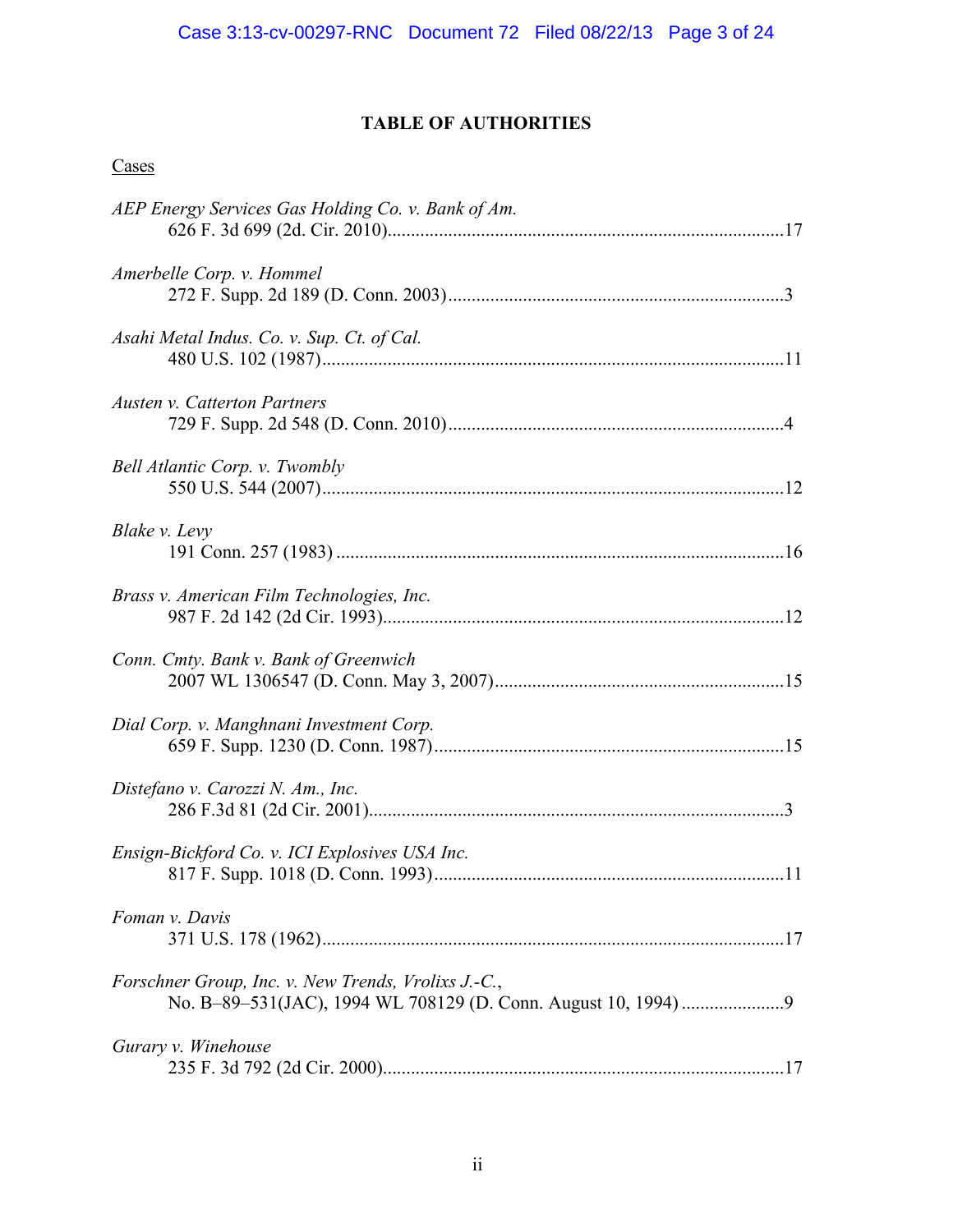# Case 3:13-cv-00297-RNC Document 72 Filed 08/22/13 Page 4 of 24

| Helicopteros Nacionales de Colombia, S.A. v. Hall   |  |
|-----------------------------------------------------|--|
| Indiaweekly.com, LLC. v. Nehaflix.com               |  |
| Int'l Shoe Co. v. Washington                        |  |
| Inset Sys., Inc. v. Instruction Set Inc.            |  |
| Knauss v. Ultimate Nutrition, Inc.                  |  |
| Lis v. Delvecchio                                   |  |
| In re Magnetic Audiotape Antitrust Litigation       |  |
| Marine Midland Bank, N.A., v. Miller                |  |
| Marlin Firearms Co. v. Wild West Guns, LLC          |  |
| Mashantucket Pequot Tribe v. Redican                |  |
| Metro. Life Ins. Co. v. Robertson-Ceco Corp.        |  |
| Nabisco Brands, Inc. v. Kaye                        |  |
| National Football League v. Miller                  |  |
| New York v. Green                                   |  |
| Newman & Schwartz v. Asplundh Tree Expert Co., Inc. |  |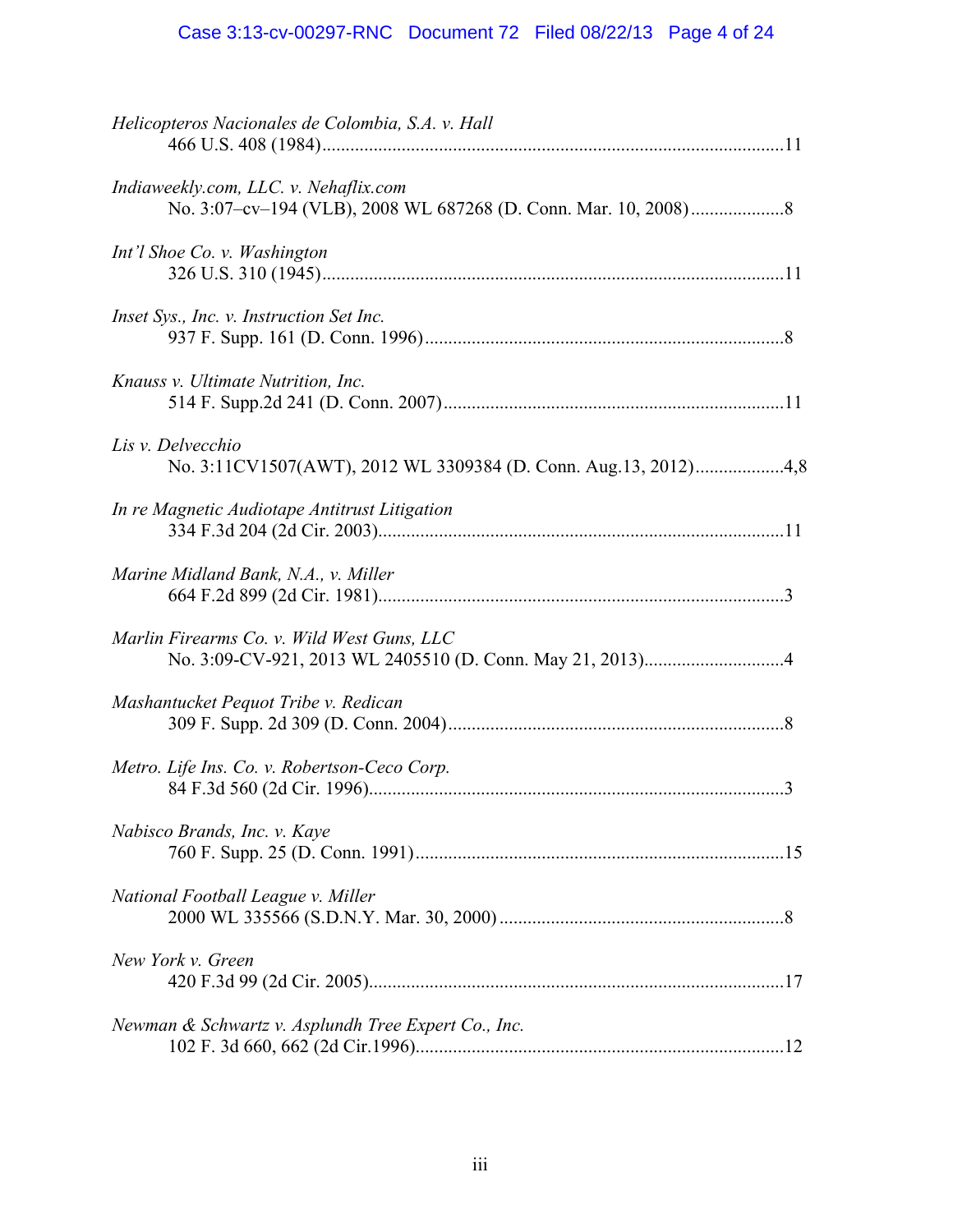# Case 3:13-cv-00297-RNC Document 72 Filed 08/22/13 Page 5 of 24

| Operating Local 649 Annuity Trust Fund v. Smith Barney Fund Management LLC                                                |  |
|---------------------------------------------------------------------------------------------------------------------------|--|
| Pangburn v. Culbertson                                                                                                    |  |
| Robinson v. Overseas Military Sales Corp.                                                                                 |  |
| Sportsmen's Boating Corporation v. Hensley                                                                                |  |
| Suisman, Shapiro, Wool, Brennan, Gray, & Greenberg, P.C. v. Suisman                                                       |  |
| Timex Corp. v. Stoller                                                                                                    |  |
| Tucker v. American Intern. Group, Inc.                                                                                    |  |
| Unique Extrusions, Inc. v. Koehler-Bright Star, LLC<br>No. CV106003582, 2010 WL 3786533 (Conn. Super. Ct. Aug. 27, 2010)4 |  |
| Whelen Engineering v. Tomar Electronics                                                                                   |  |
| Whitaker v. American Telecasting, Inc.                                                                                    |  |
| Williams v. Citigroup Inc.                                                                                                |  |
| <b>Statutes &amp; Rules</b>                                                                                               |  |
|                                                                                                                           |  |
|                                                                                                                           |  |
|                                                                                                                           |  |
|                                                                                                                           |  |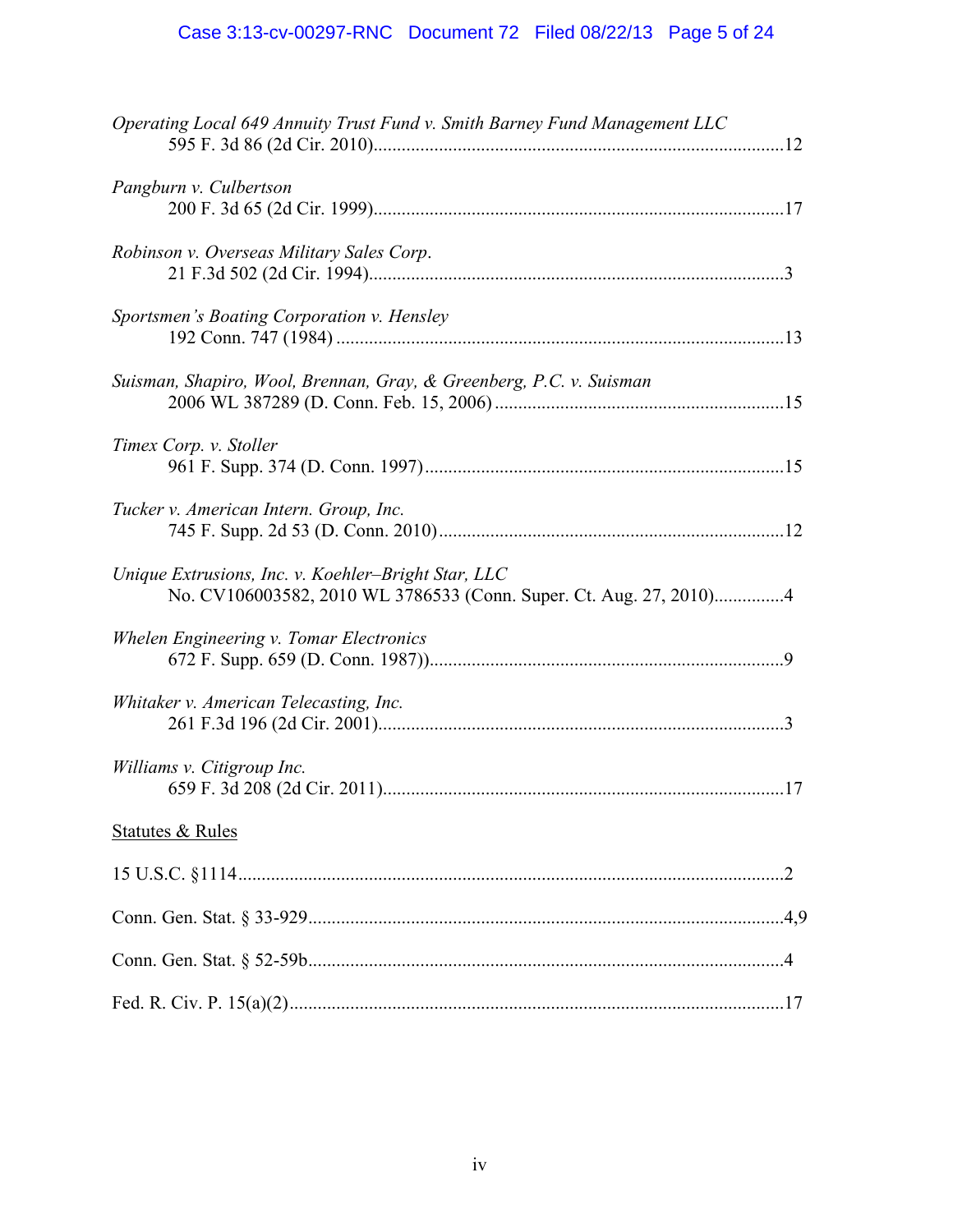#### Case 3:13-cv-00297-RNC Document 72 Filed 08/22/13 Page 6 of 24

Plaintiffs Bruce Kirby, Inc. and Bruce Kirby (collectively "Kirby" or "plaintiff") submit this Opposition to Defendant International Sailing Federation Limited's ("ISAF" or "defendant") Motion to Dismiss. (Dkt. 63.)

### **I. INTRODUCTION.**

 ISAF is the world governing body for sailing. It is responsible for promulgating and enforcing criteria establishing different classes of boats, including the Kirby Sailboat. In the 1980's, Kirby reached an agreement with ISAF to establish the Kirby Sailboat as a standard sailboat class. ISAF issues a plaque for each Kirby Sailboat that satisfies certain requirements established by Kirby and ISAF. The ISAF Plaque is affixed to the hull of each authorized Kirby Sailboat and serves to inform the purchasing public, competitors, and the relevant governing bodies that the boat was approved by Kirby, built by a licensed builder, authorized by ISAF, and that all appropriate royalties have been paid, thereby entitling it to race in class events.

 The Court has personal jurisdiction over ISAF because it issues ISAF Plaques to Kirby Sailboats that are sold through licensed dealers in Connecticut and used in Connecticut's waters. ISAF also issues New ISAF Plaques to Kirby sailboats that are manufactured in Europe, imported into Connecticut, sold through licensed dealers in Connecticut, and used in Connecticut's waters. ISAF receives a royalty for each ISAF plaqued Kirby Sailboat sold in Connecticut. Each ISAF Plaque expressly identifies the issuer as "International Sailing Federation," i.e. ISAF, and prominently states that the boat is "authorised by the International Sailing Federation." The Court can assert specific jurisdiction because ISAF's issuance of the ISAF Plaques to the terminated builders is the basis for each of Kirby's claims against ISAF. ISAF's tortious actions in Connecticut also satisfy the Connecticut long arm statute. In addition to the plaques, which alone provide a proper basis for asserting personal jurisdiction, ISAF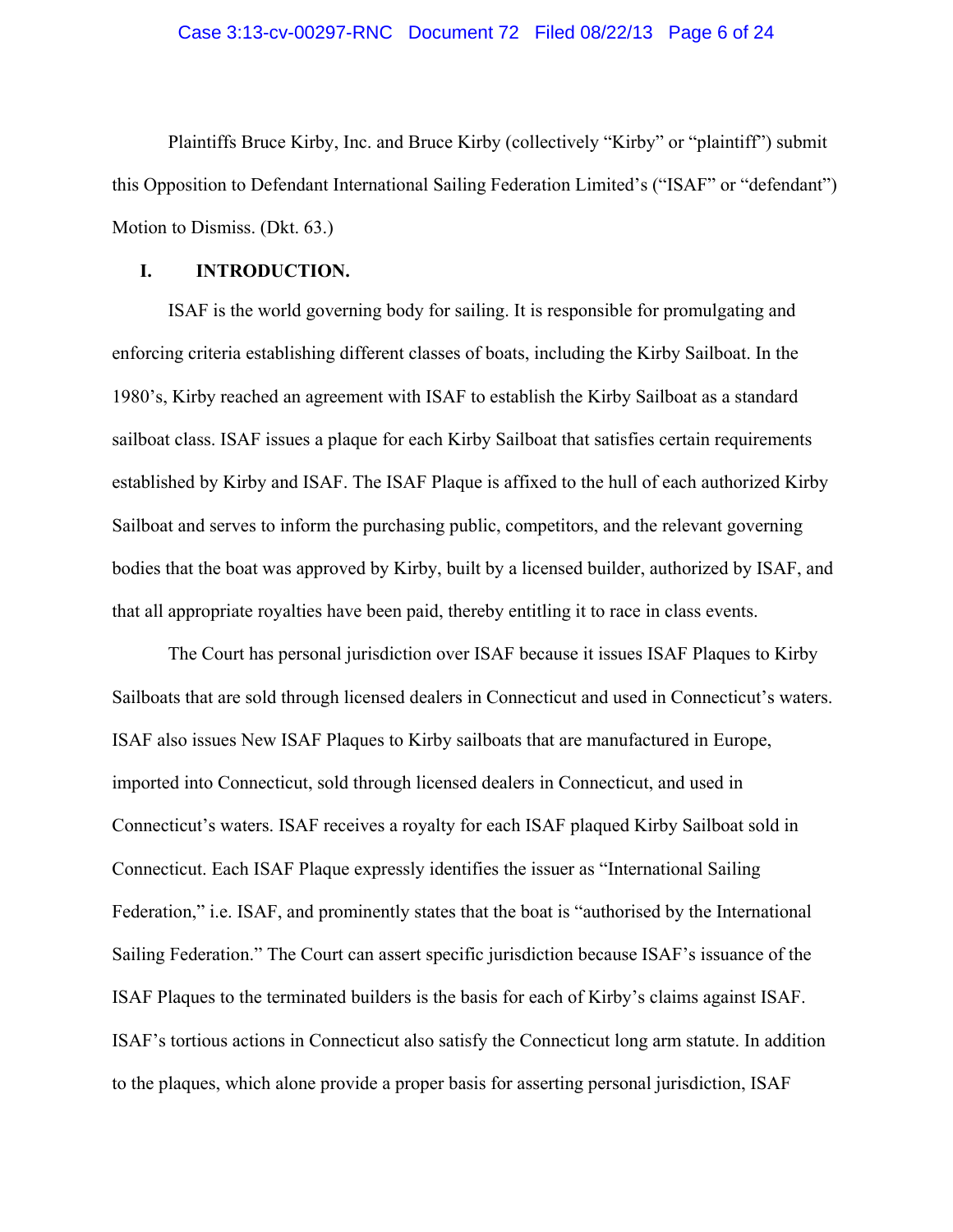#### Case 3:13-cv-00297-RNC Document 72 Filed 08/22/13 Page 7 of 24

organizes and sponsors class event in Connecticut, and ISAF maintains an interactive website accessible by Connecticut residents that provides biographies of Connecticut sailors and provides information regarding ISAF sponsored events in Connecticut that require an ISAF plaque as a prerequisite to entry. As a result, the Court should deny ISAF's motion to dismiss for lack of personal jurisdiction.

 The Court should likewise deny ISAF's motion to dismiss for failure to state a claim because Kirby has asserted actionable claims against ISAF for trademark infringement, unfair competition, misappropriation of rights of publicity, and tortious interference with contractual relations. ISAF improperly attempts to transform Kirby's initial pleadings burden to a substantive determination of the claims. In the determination of both  $12(b)(2)$  and  $12(b)(6)$ motions, the court construes the pleadings and affidavits in the light most favorable Kirby and resolves all doubts in Kirby's favor. ISAF's attempt to deflect liability onto the International Laser Class Association ("ILCA") is misleading. ISAF retains the authority to issue ISAF Plaques and collect a royalty for each issued Plaque. The fact that ISAF may have appointed ILCA as its agent does not shield ISAF from liability. ISAF's control is illustrated by its specific demand to ILCA to stop issuing plaques, which was ignored, and its approval of ILCA's illegal rule change. Accordingly, the Court should deny ISAF's motion to dismiss, and defer substantive determination of its defenses to summary judgment or trial.

## **II. BACKGROUND.**

Kirby seeks to hold ISAF liable for: (1) trademark counterfeiting, arising under the Lanham Act, 15 U.S.C. §1114; (2) trademark infringement, unfair competition, and false designation of origin arising under the Lanham Act, 15 U.S.C. §1114; (3) unfair trade practices under the Connecticut Unfair Trade Practices Act (CUTPA); (4) misappropriation of Bruce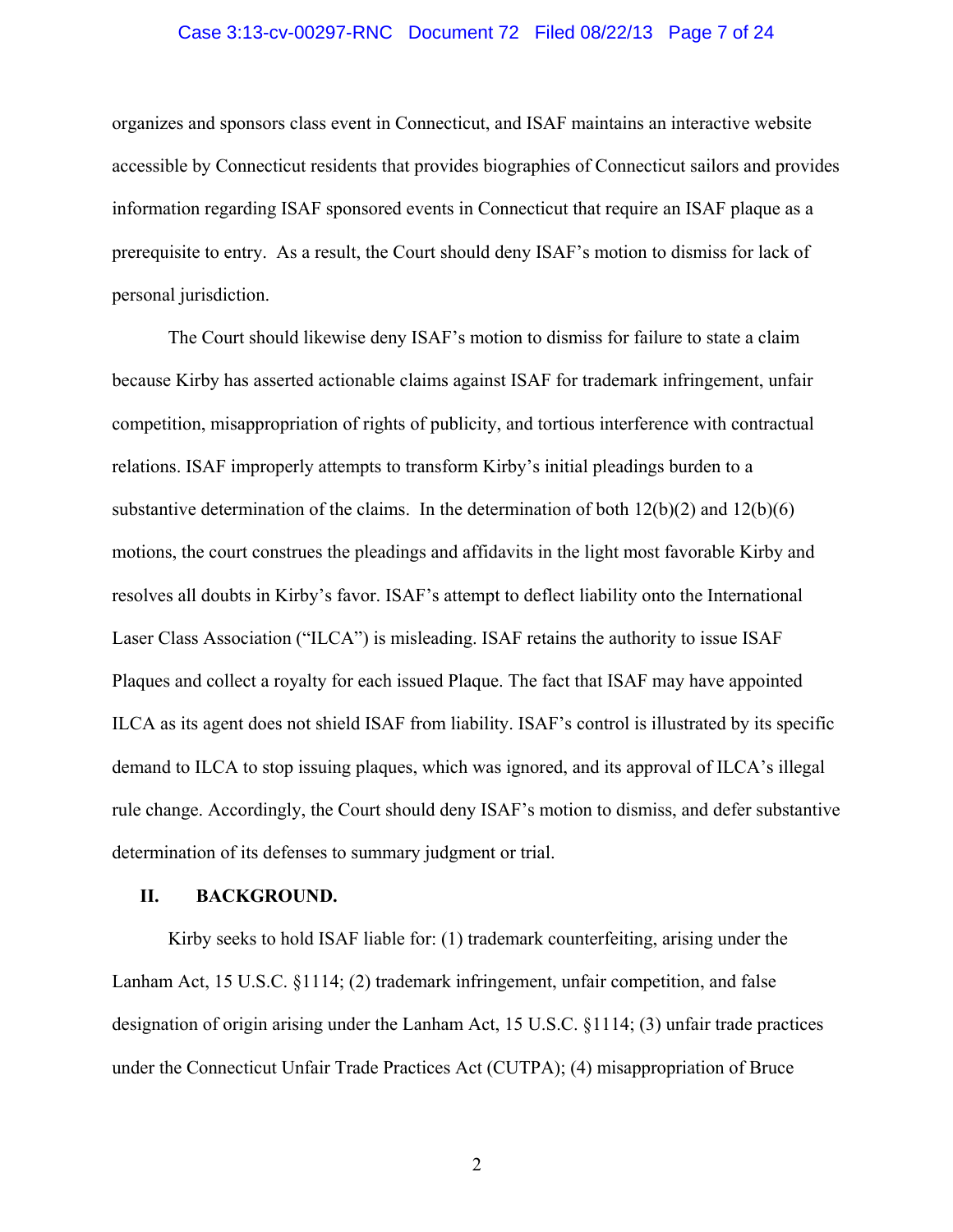#### Case 3:13-cv-00297-RNC Document 72 Filed 08/22/13 Page 8 of 24

Kirby's publicity rights; and (5) inducement to default the 1983 and 1989 Builder Agreements. Kirby's claims against ISAF and the facts supporting these claims are set forth in detail in Kirby's First Amended Complaint (FA Compl., Dkt. 23), Kirby's opposition to Rastegar's motion to dismiss (Dkt. 58), and Kirby's opposition to Karaya/Velum's motion to dismiss (Dkt. 59). Specific facts particularly relevant to this opposition are referenced below.

## **III. THE COURT HAS PERSONAL JURISDICTION OVER ISAF.**

## **A. Legal Standard.**

 When a defendant challenges personal jurisdiction in a motion to dismiss, the plaintiff bears the burden of proving that the court has jurisdiction over the defendant. *See Amerbelle Corp. v. Hommel*, 272 F. Supp. 2d 189, 192 (D. Conn. 2003). When considering a motion to dismiss, the court construes the pleadings and affidavits in the light most favorable to the plaintiff and resolves all doubts in the plaintiff's favor. *Whitaker v. American Telecasting, Inc.*, 261 F.3d 196, 208 (2d Cir. 2001); *Robinson v. Overseas Military Sales Corp*., 21 F.3d 502, 507 (2d Cir. 1994) (the court "construes jurisdictional allegations liberally and takes as true uncontroverted factual allegations.") (internal citations omitted). A plaintiff can make this showing through his "own affidavits and supporting materials" (*Marine Midland Bank, N.A., v. Miller*, 664 F.2d 899, 904 (2d Cir. 1981), containing "an averment of facts that, if credited ... would suffice to establish jurisdiction over the defendant." *Metro. Life Ins. Co. v. Robertson-Ceco Corp.*, 84 F.3d 560, 567 (2d Cir. 1996). When a motion to dismiss is based on pleadings and affidavits, dismissal is appropriate only if the submissions, when viewed in the light most favorable to the plaintiff, fail to make a *prima facie* showing of personal jurisdiction over the defendant. *See Distefano v. Carozzi N. Am., Inc.*, 286 F.3d 81, 84 (2d Cir. 2001). ISAF's motion should be denied in view of these governing principles.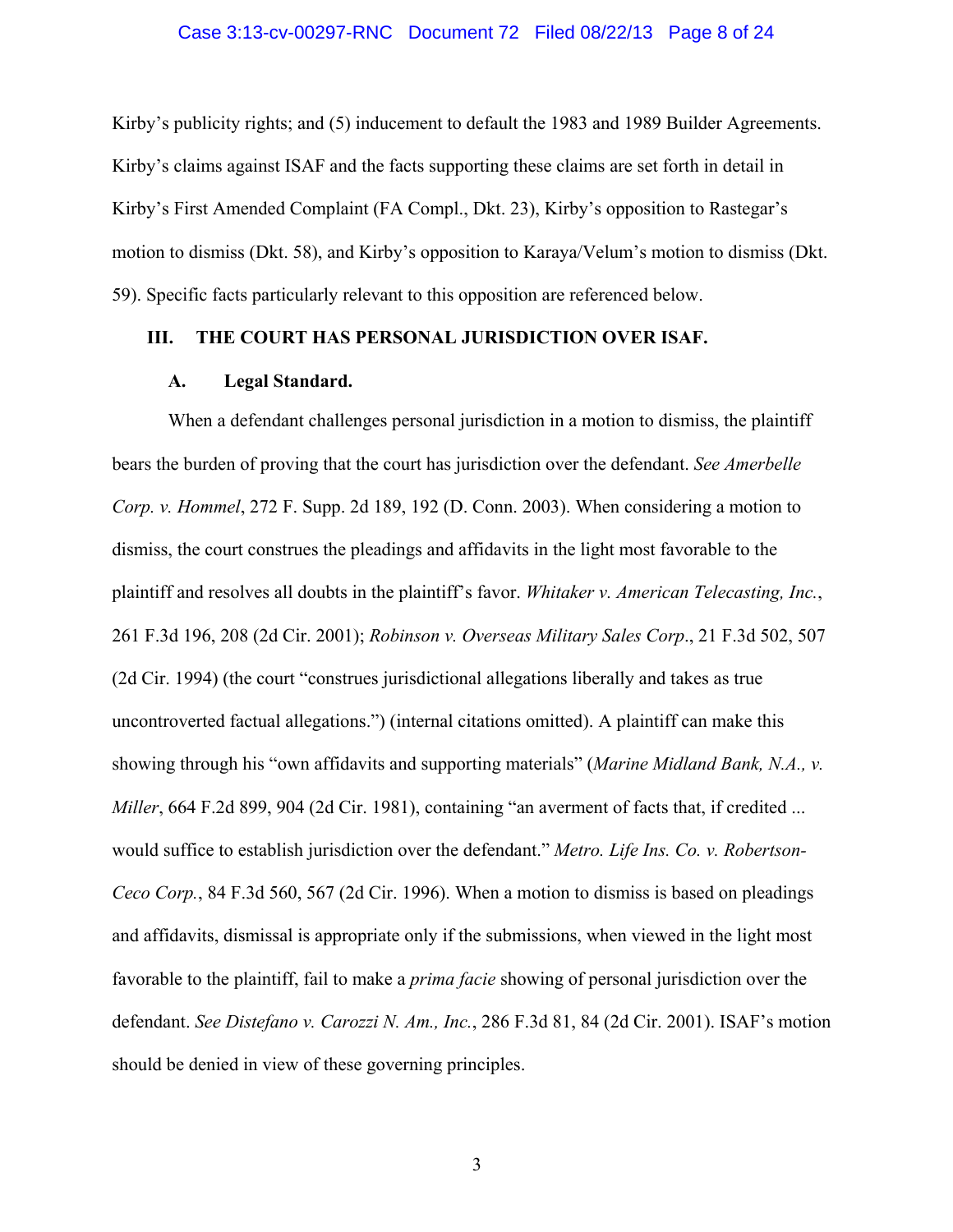## **B. Connecticut's Long Arm Statute Confers Jurisdiction Over ISAF.**

Connecticut has two long arm statutes: Conn. Gen. Stat. § 52-59b, conferring jurisdiction over individuals, partnerships, and voluntary associations, and Conn. Gen. Stat. § 33-929, conferring jurisdiction over foreign corporations. Conn. Gen. Stat. § 52-59b applies because ISAF is similar to a limited liability company and Connecticut courts routinely apply § 52-59b to LLCs. ISAF urges the Court to determine personal jurisdiction using Conn. Gen. Stat. § 33-929 because "ISAF is a company formed under the Isle of Man Companies Act," and not an individual, partnership, and voluntary association. (*See* Smithwick Decl. ¶ 2.) ISAF's argument ignores settled case law and obscures ISAF's legal structure as a limited by guarantee company in which members' liability is limited to the amount they have agreed to contribute to the company's assets. (Ex. A, ISAF corporate record.) Connecticut trial courts routinely apply § 52- 59b to foreign limited liability companies. *Marlin Firearms Co. v. Wild West Guns, LLC*, No. 3:09-CV-921, 2013 WL 2405510, at \*2 (D. Conn. May 21, 2013) (J. Chatigny) (*citing Austen v. Catterton Partners*, 729 F. Supp. 2d 548, 559 (D. Conn. 2010); *see also Lis v. Delvecchio*, No. 3:11CV1507(AWT), 2012 WL 3309384, at \*2 (D. Conn. Aug.13, 2012) (adopting the reasoning in *Austen*); *see also Unique Extrusions, Inc. v. Koehler–Bright Star, LLC*, No. CV106003582, 2010 WL 3786533, at \*4 (Conn. Super. Ct. Aug. 27, 2010) (Shorthall, J.) (concluding that § 52– 59b applies to limited liability companies).

## 1. Jurisdiction is Proper Under Conn. Gen. Stat. § 52-59b.

Gen. Stat. § 52-59b provides in relevant part that "a court may exercise personal jurisdiction over any nonresident individual [or] foreign partnership ... who in person or through an agent: (1) Transacts any business within the state; [or] (2) commits a tortious act within the state. . .." Conn. Gen. Stat. § 52-59b. ISAF's activity satisfies both of these prongs.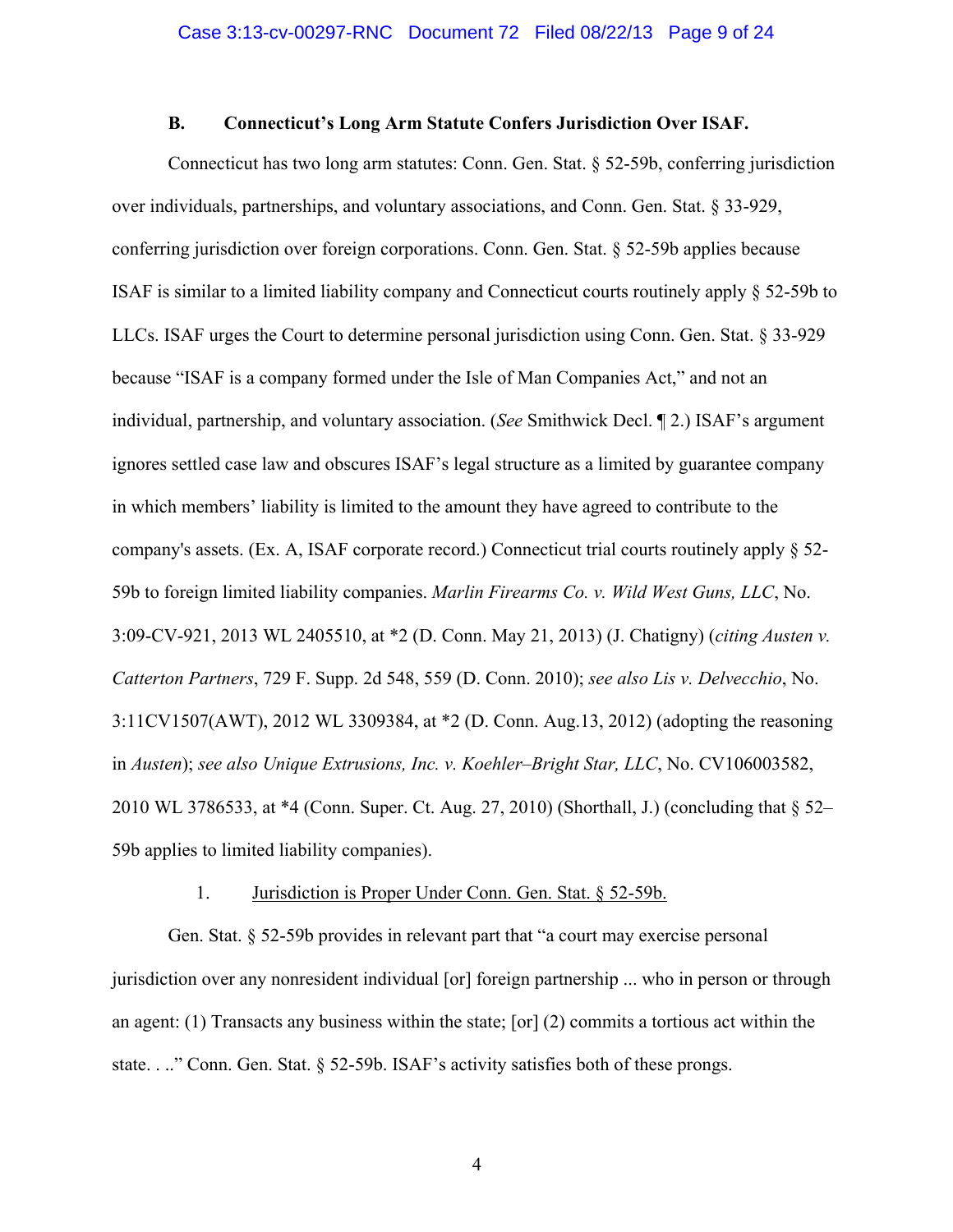## Case 3:13-cv-00297-RNC Document 72 Filed 08/22/13 Page 10 of 24

ISAF transacts business in Connecticut by issuing plaques affixed to Kirby Sailboats sold in Connecticut. (FA Compl. ¶ 11.) The ISAF Plaque is an essential element of the Kirby Sailboat because it informs the purchasing public, competitors, and the relevant governing bodies that the boat was approved by Kirby, built by licensed builder, and authorized by ISAF, thereby entitling to race in class events.(FA Compl. ¶ 72; Ex. 16.) An ISAF Plaque from a Kirby Sailboat being offered for sale in Connecticut is shown below:



(*Id*.)

ISAF began issuing New ISAF Plaques in 2013 to be affixed to boats sold in Connecticut. (FA Compl. ¶ 78.) The New ISAF Plaques do not feature the Kirby trademark pursuant to an illegal rule change made by ILCA and approved by ISAF. (FA Compl. ¶¶ 80-85.) As discussed in detail below, ILCA and ISAF's illegal rule change and ISAF's subsequent issuance of New ISAF Plaques is a basis for Kirby's claims that ISAF and ILCA tortiously interfered with Kirby' contractual rights. ISAF's issuance of New ISAF Plaques and its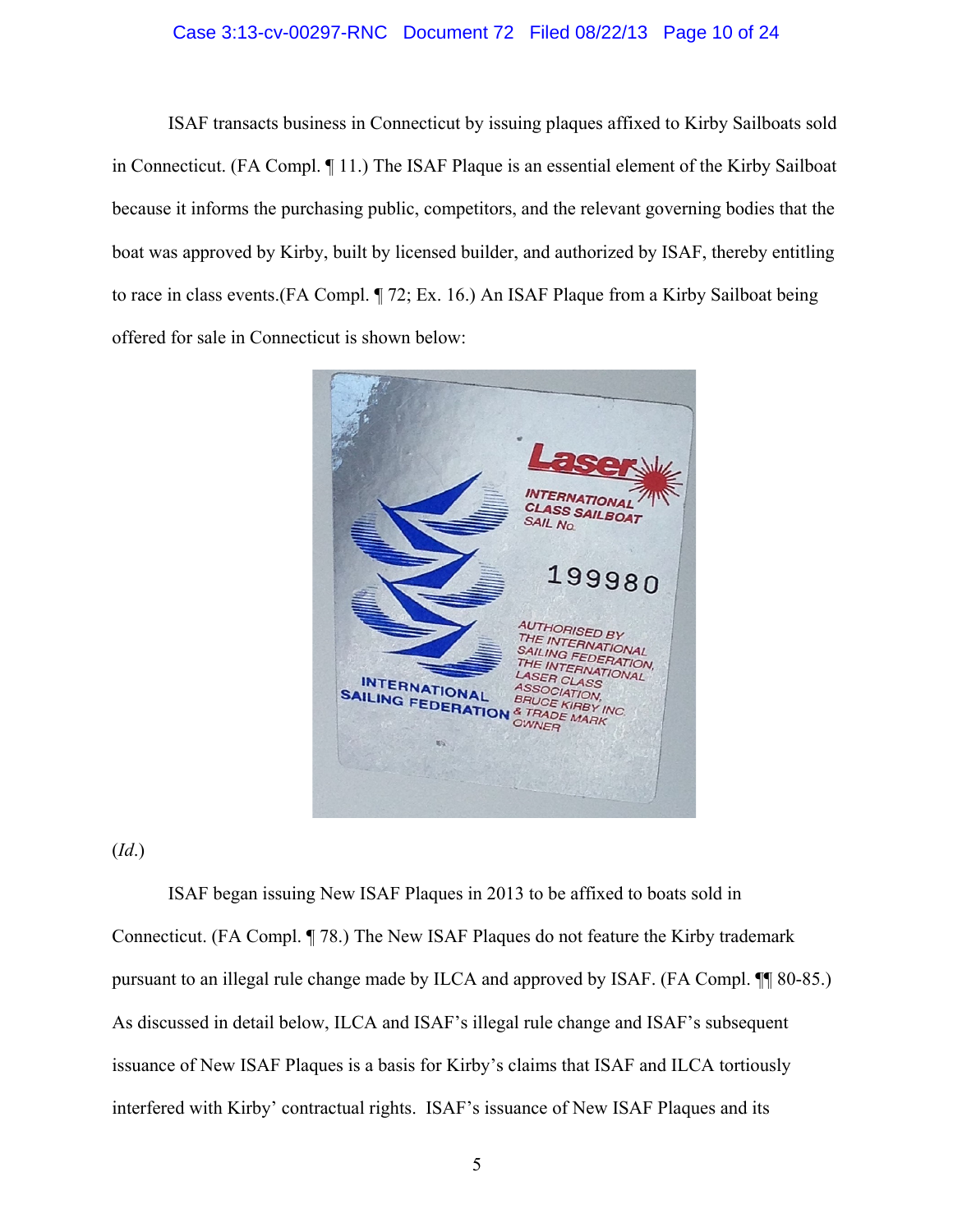continued issuance of ISAF Plaques on boats sold in Connecticut satisfy the first prong of the long arm statute. The New ISAF Plaque is shown below:



(Ex. B, New ISAF Plaque.)

There are at least three Kirby Sailboat dealers in Connecticut that sell and have sold Kirby Sailboats having ISAF Plaques. (Ex. C, Laser Performance Dealer Locator). During at least the past ten years, these, and other dealers, have continuously marketed and sold plaqued Kirby Sailboats in Connecticut.

ISAF receives a royalty for each plaqued Kirby Sailboat sold in Connecticut. (Dkt. 63-3, Smithwick Decl.) ISAF's right to collect royalties for plaqued Kirby Sailboats sold in Connecticut is memorialized in a 1992 Agreement in which it confirms the appointment of ILCA as its agent for issuance of plaques and the collection of royalties from builders of the plaqued boats. (*Id*.) ISAF's control over ILCA is illustrated by its March 22, 2013 demand to ILCA that it cease issuing ISAF plaques. (Ex. D, March 22, 2013 ISAF Letter)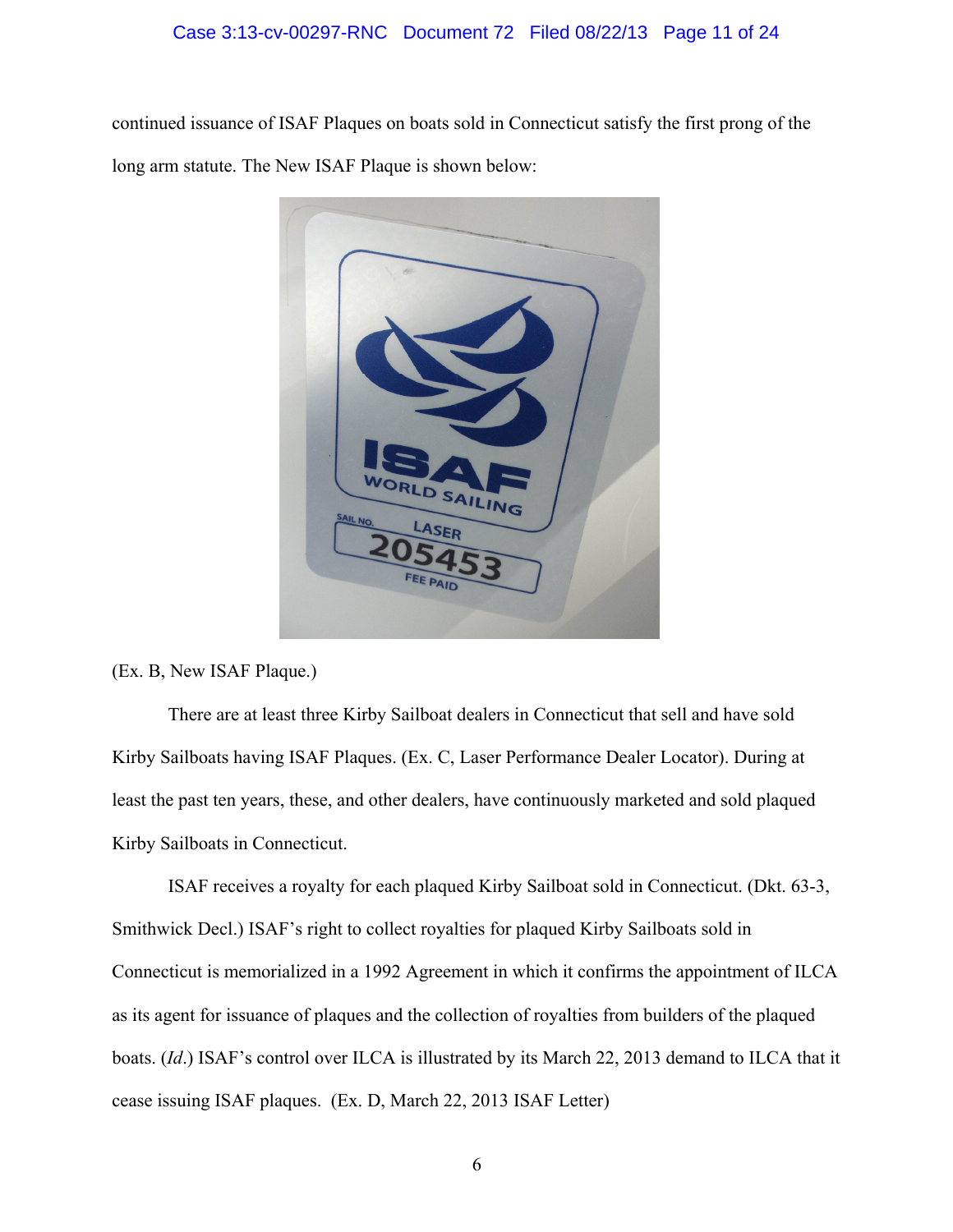#### Case 3:13-cv-00297-RNC Document 72 Filed 08/22/13 Page 12 of 24

Plaqued Kirby sailboats are sold and raced in Connecticut. ISAF issues plaques that are affixed to Kirby Sailboats made in Rhode Island and imported to and sold in Connecticut. ISAF also issues plaques that are affixed to Kirby Sailboats made in Europe and imported to and sold in Connecticut. (FA Compl. ¶ 98.) The royalty agreement requires ISAF to inform ILCA of all builders on which it is required to collect royalties. (Dkt. 63-3.) In addition, ISAF has a long relationship with Bruce Kirby, the inventor of the Kirby Sailboat and a longtime resident of Rowayton, Connecticut. Mr. Kirby designed the sailboat in Connecticut in the 1970s, and it has been sold in Connecticut ever since.

In addition to the issuance of ISAF Plaques and New ISAF Plaques for Kirby Sailboats sold in Connecticut, ISAF transacts business in Connecticut by operating an interactive website publically accessible to Connecticut residents via www.sailing.org and www.isaf.org through which ISAF publishes information regarding its sponsorship of races in Connecticut and biographies of Connecticut residents that are members of ISAF. (Ex. E, images of website.) ISAF's website, for example, markets and reports on ISAF World Cup sailing events that are held in Connecticut at yacht clubs such as the Norton Yacht Club, Indian Harbor Yacht Club, and Riverside Yacht Club. (Ex. E.) ISAF's rules of racing require an ISAF plaque to enter these races. (Ex. F.) ISAF solicits Connecticut residents to become members of ISAF through its website. (*Id*.) ISAF assigns each member an identification number and provides each member a customizable biographic webpage accessible and searchable through ISAF's interactive website. (Ex. E.) As is evident from its website, many Connecticut residents are ISAF members. (Ex. E.) ISAF's website also markets Connecticut builders of ISAF sanctioned class boats, for example the 2.4 meter keel boat manufactured by Gavia Yachts in Stamford, Connecticut. (Ex. E.)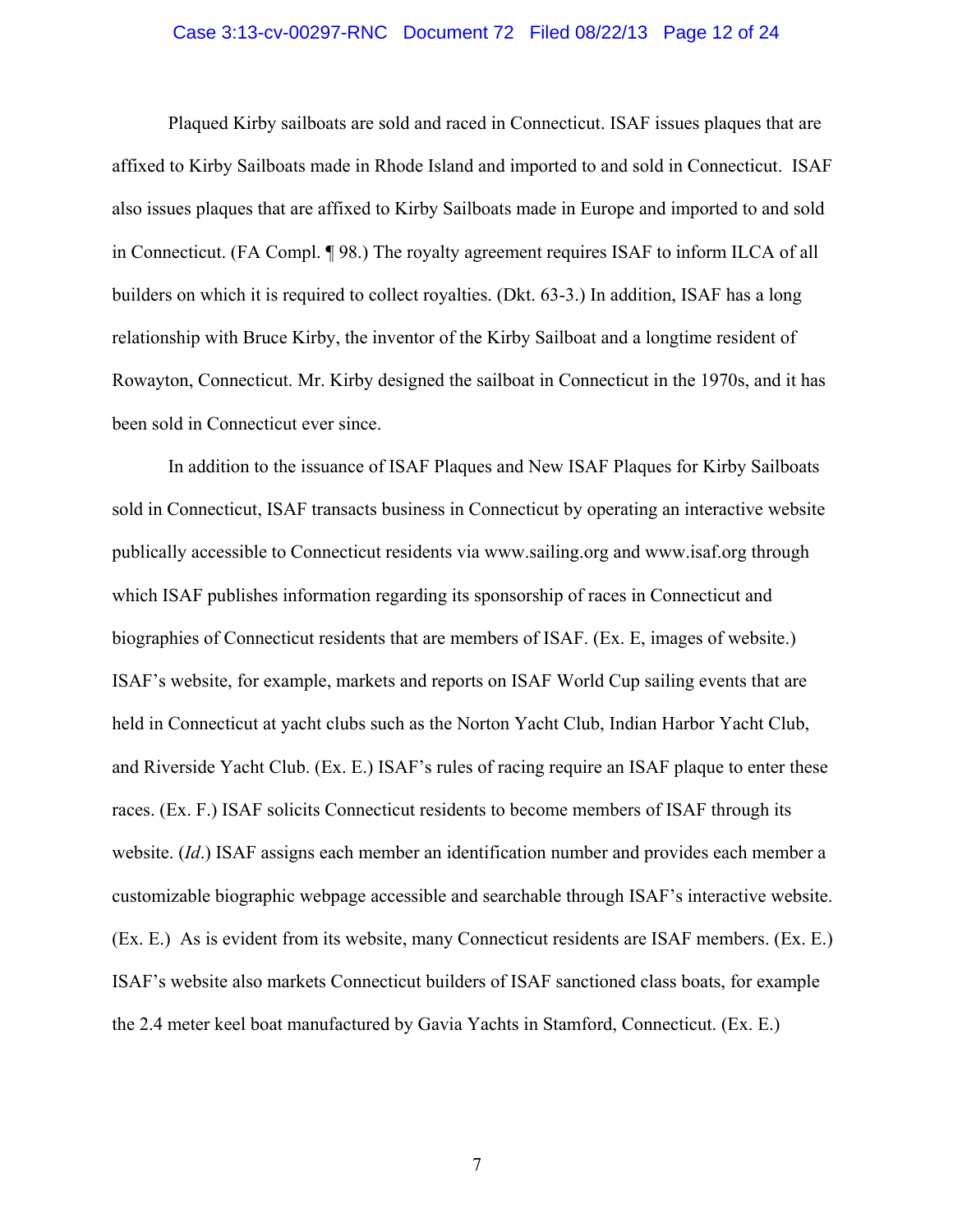#### Case 3:13-cv-00297-RNC Document 72 Filed 08/22/13 Page 13 of 24

Courts in this District have consistently held that operation of an interactive website, by itself, is sufficient basis to confer personal jurisdiction over a defendant. *See e.g., Lis v. Del Vecchio*, No. 3:11CV01057 (AWT), 2012 WL 3309384, at \*2-3 (August 13, 2012 D. Conn.) (holding that operation of a website in Nevada from which Connecticut residents could query hotel availability in Nevada and purchases tickets to a night club in Nevada was sufficient to confer personal jurisdiction in a trademark infringement action), *citing Indiaweekly.com, LLC. v. Nehaflix.com,* Civil Action No. 3:07–cv–194 (VLB), 2008 WL 687268, at \*2 (D. Conn. Mar. 10, 2008); *see also Mashantucket Pequot Tribe v. Redican*, 309 F. Supp. 2d 309, 317 (D. Conn. 2004)(quoting *National Football League v. Miller*, 2000 WL 335566 (S.D.N.Y. Mar. 30, 2000)("[O]ne . . . who uses a website to make sales to customers in a distant state can thereby become subject to the jurisdiction of that state's courts.")); *Inset Sys., Inc. v. Instruction Set Inc.*, 937 F. Supp. 161, 163-65 (D. Conn. 1996) (holding advertising via internet web site is solicitation of sufficient repetitive nature to confer personal jurisdiction).

In addition, ISAF transacts business in Connecticut by organizing and sponsoring races in Connecticut. Information regarding many of these races is published on ISAF's website. (*See* Ex. E; 2004 J/24 World Championship, Darien, Connecticut; 2009 Sonar World Championship, Darien, Connecticut; 2003 Etchells World Championship. Greenwich, Connecticut.) According to ISAF, the Racing Rules of Sailing ("RRS"), revised and published every four years by ISAF, "govern the sport on the water." (Ex. F, Rules of Racing.) Rule 89.1 of the RRS titled "Organizing Authority" requires that every sailboat race must be organized by ISAF, a member of ISAF such as ILCA, or with approval of ISAF. (*Id*.) Rule 75.1 of the RRS titled "Entering A Race" requires that any boat entering a race be entered by an entity affiliated with ISAF or a member of ISAF, such as ILCA. (*Id*.)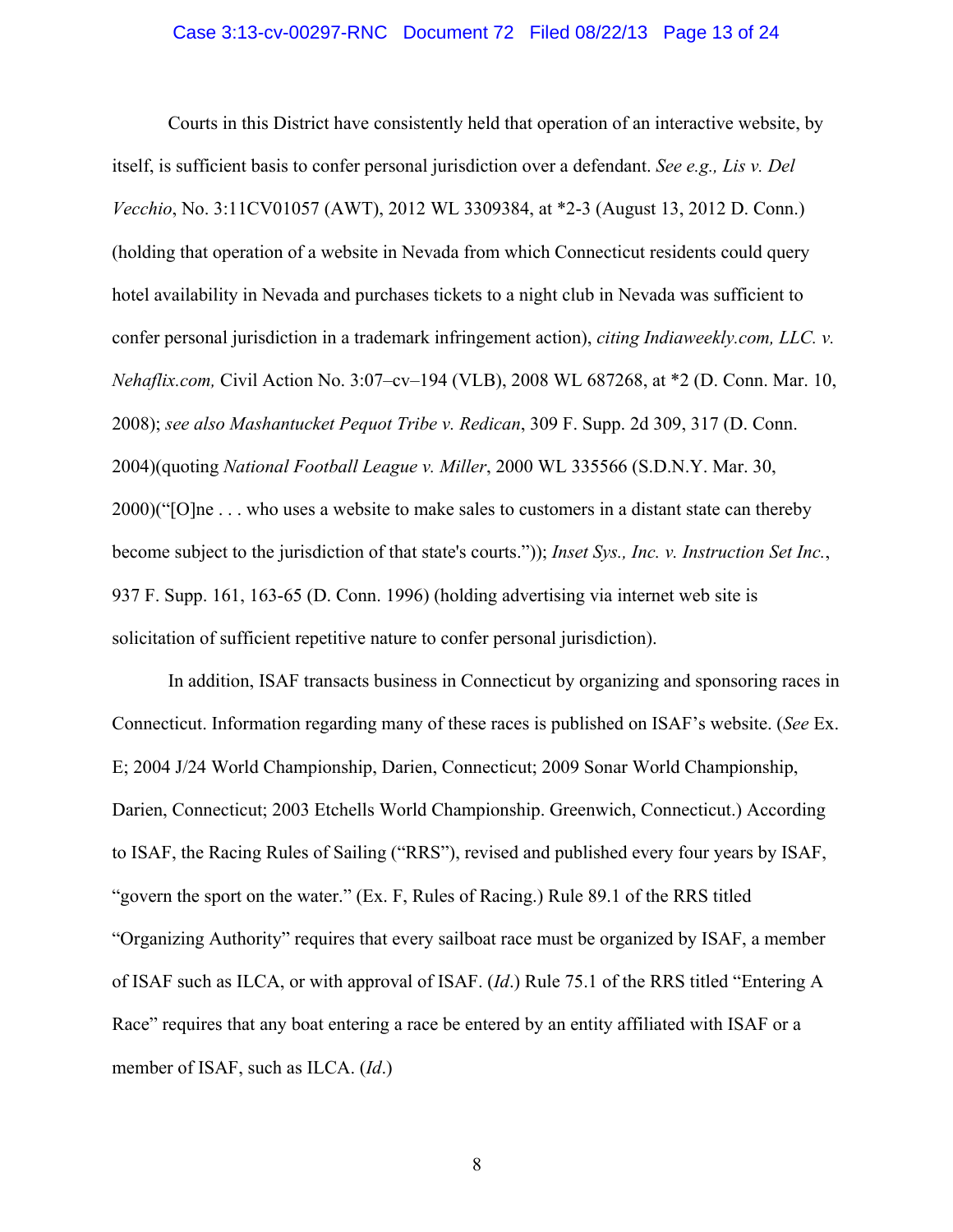## Case 3:13-cv-00297-RNC Document 72 Filed 08/22/13 Page 14 of 24

ISAF's issuance of ISAF Plaques for boats sold in Connecticut also satisfies the second prong of the Connecticut long arm statute because it constitutes tortious conduct in Connecticut. Specifically, Kirby alleges that ISAF's issuance of the plaques constitutes trademark counterfeiting (Count I), trademark infringement and false designation or origin (Count II), unfair trade practices (Count III), misappropriation of rights of publicity (Count IV), and tortious interference with contractual rights  $(Count VII)$ .<sup>1</sup> These claims have been recognized as constituting a tortious act within the meaning of the Connecticut long arm statute. *Forschner Group, Inc. v. New Trends, Vrolixs J.-C.*, No. B–89–531(JAC), 1994 WL 708129, at \*3 (*citing Whelen Engineering v. Tomar Electronics*, 672 F. Supp. 659, 663 (D. Conn. 1987)) ("There is no dispute that the advertisement constitutes trademark infringement in Connecticut, nor that trademark infringement constitutes a tortious act within the meaning of Connecticut's long-arm statute.").

## 2. Jurisdiction is Proper Under Conn. Gen. Stat. § 33-929.

 Personal jurisdiction in Connecticut is also proper under Gen. Stat. § 33-929. In relevant part, that statute provides that:

[a]foreign corporation shall be subject to suit in this state . . . on any cause of action arising . . . (3) out of the production, manufacture or distribution of goods by such corporation with the reasonable expectation that such goods are to be used or consumed in this state and are so used or consumed, regardless of how or where the goods were produced, manufactured, marketed or sold or whether or not through the medium of independent contractors or dealers; or (4) out of tortious conduct in this state, whether arising out of repeated activity or single acts, and whether arising out of misfeasance or nonfeasance.

(Conn. Gen. Stat. § 33-929.)

 $\overline{a}$ 

<sup>1</sup> Counts V and VI are not asserted against ISAF.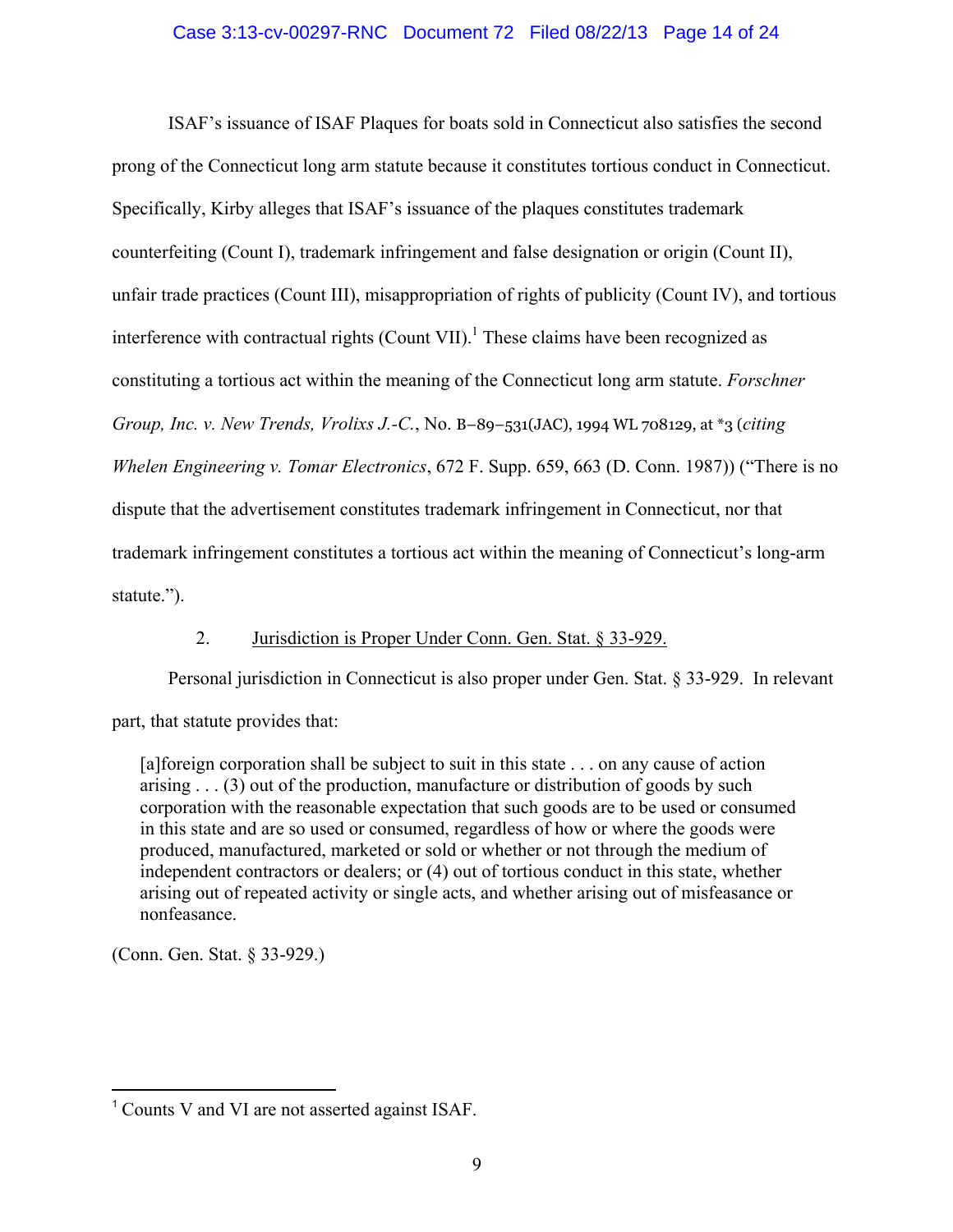#### Case 3:13-cv-00297-RNC Document 72 Filed 08/22/13 Page 15 of 24

 Issuance of plaques for Kirby Sailboats sold in Connecticut satisfies prong three because the ISAF Plaque is an essential element of the Kirby Sailboat<sup>2</sup>, and therefore the distribution of the Kirby Sailboats in Connecticut is attributable, at least in part, to ISAF. Moreover, as discussed above, ISAF receives a royalty for each plaque affixed to a Kirby Sailboat being sold in Connecticut. ISAF's activity also satisfies prong four because, and as explained in the section above, ISAF committed tortious conduct in Connecticut by issuing ISAF Plaques for Kirby Sailboats sold in Connecticut. Accordingly, jurisdiction over ISAF is proper under at least Conn. Gen. Stat. § 33- 929(f)(1) or (4).

#### 3. Jurisdiction over ISAF Does Not Violate Due Process.

Jurisdiction over ISAF does not violate due process because ISAF purposefully availed itself of this jurisdiction by intentionally issuing ISAF Plaques for Kirby Sailboats that it knew would be sold through dealers in Connecticut. The Court can exercise specific jurisdiction because ISAF's actions, namely issuance of the plaques and the subsequent issuance of the fraudulent plaques, form the basis for the tortious acts alleged in Kirby's complaint. In addition to having actual knowledge that Connecticut dealers were selling Kirby Sailboats having ISAF plaques, ISAF retained an element of control over these boats because ISAF controlled the determination of whether plaques were issued for boats entering the state of Connecticut.

Due process requirements are satisfied when a nonresident defendant has minimum contacts with the state such that maintenance of the suit does not offend traditional notions of fair

 $\overline{a}$ 

 $2^2$  The Fundamental Rule of ILCA requires, as a prerequisite to participation in class events, that a Kirby Boat must be manufactured by an International Sailing Federation (ISAF) and International Laser Class Association (ILCA) approved builder in strict adherence to the Laser design specification (known as the Construction Manual) which is registered with ISAF. Lasers with sail numbers from 148200 shall display a unique ISAF Building Plaque that has been purchased by the builder from the International Laser Class Association. The plaque shall display the sail number of the boat issued by the International Laser Class Association and shall be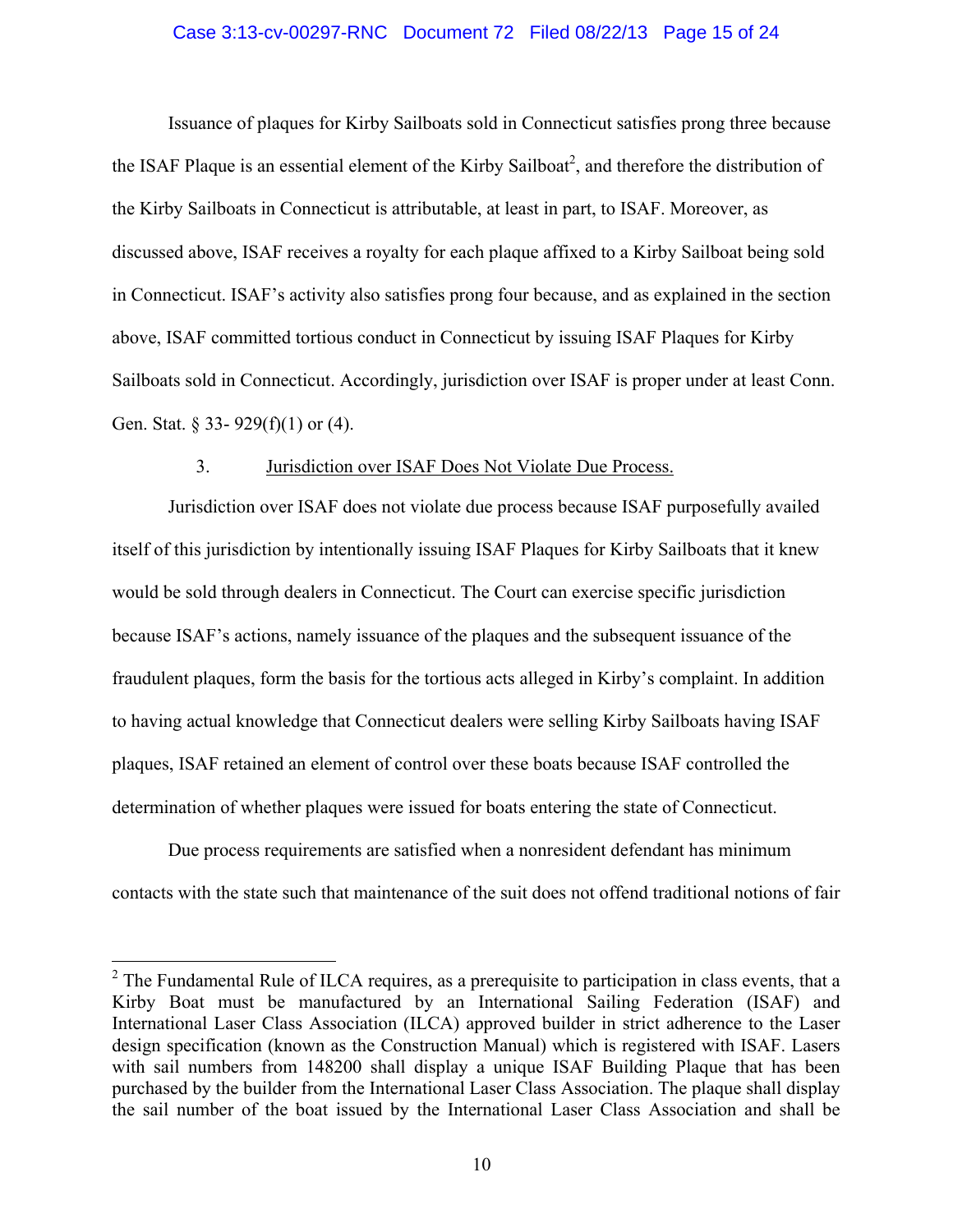## Case 3:13-cv-00297-RNC Document 72 Filed 08/22/13 Page 16 of 24

play and substantial justice. *Int'l Shoe Co. v. Washington*, 326 U.S. 310, 316 (1945). Specific jurisdiction exists where the suit arises from the defendant's contacts with the forum. *Helicopteros Nacionales de Colombia, S.A. v. Hall*, 466 U.S. 408, 414-16 & n. 8-9 (1984).

As is evident from the section analyzing both Connecticut's long arm statutes, ISAF has intentionally directed its activities at the residents of Connecticut. In fact, it is precisely these activities, the issuance of plaques confirming the certification of Kirby Sailboats sold to residents of the State of Connecticut, which forms the basis of Kirby's claims. *Ensign-Bickford Co. v. ICI Explosives USA Inc.*, 817 F. Supp. 1018, 1029 (D. Conn. 1993) (*quoting Asahi Metal Indus. Co. v. Sup. Ct. of Cal.*, 480 U.S. 102, 117 (1987)) ("as long as a participant in the process is aware that the final product is being marketed in the forum State, the possibility of a lawsuit there cannot come as a surprise"). Specific jurisdiction is satisfied.

## **C. The Court Should Permit Limited Jurisdictional Discovery to the Extent It has Questions In Regard To ISAF's Contacts.**

While Kirby believes that jurisdiction over ISAF is clear, in the event the Court has questions regarding the sufficiency of ISAF's contacts with Connecticut, Kirby respectfully submits that it should be allowed to take limited jurisdictional discovery from ISAF. *See, e.g.*, *In re Magnetic Audiotape Antitrust Litigation*, 334 F.3d 204, 207-208 (2d Cir. 2003) (finding that the district court improperly denied the plaintiffs the opportunity to engage in limited jurisdictional discovery prior to dismissing the defendant); *Knauss v. Ultimate Nutrition, Inc.*, 514 F. Supp.2d 241, 245 (D. Conn. 2007)(allowing limited jurisdictional discovery prior to ruling on motion). Kirby believes it could complete same through a single deposition, and no more than 10 document requests and interrogatories.

 $\overline{a}$ 

permanently fixed in the rear of the cockpit by the builder. (Ex. G, Laser Class Rules 28 April 2013 at 35 "Fundamental Rule".)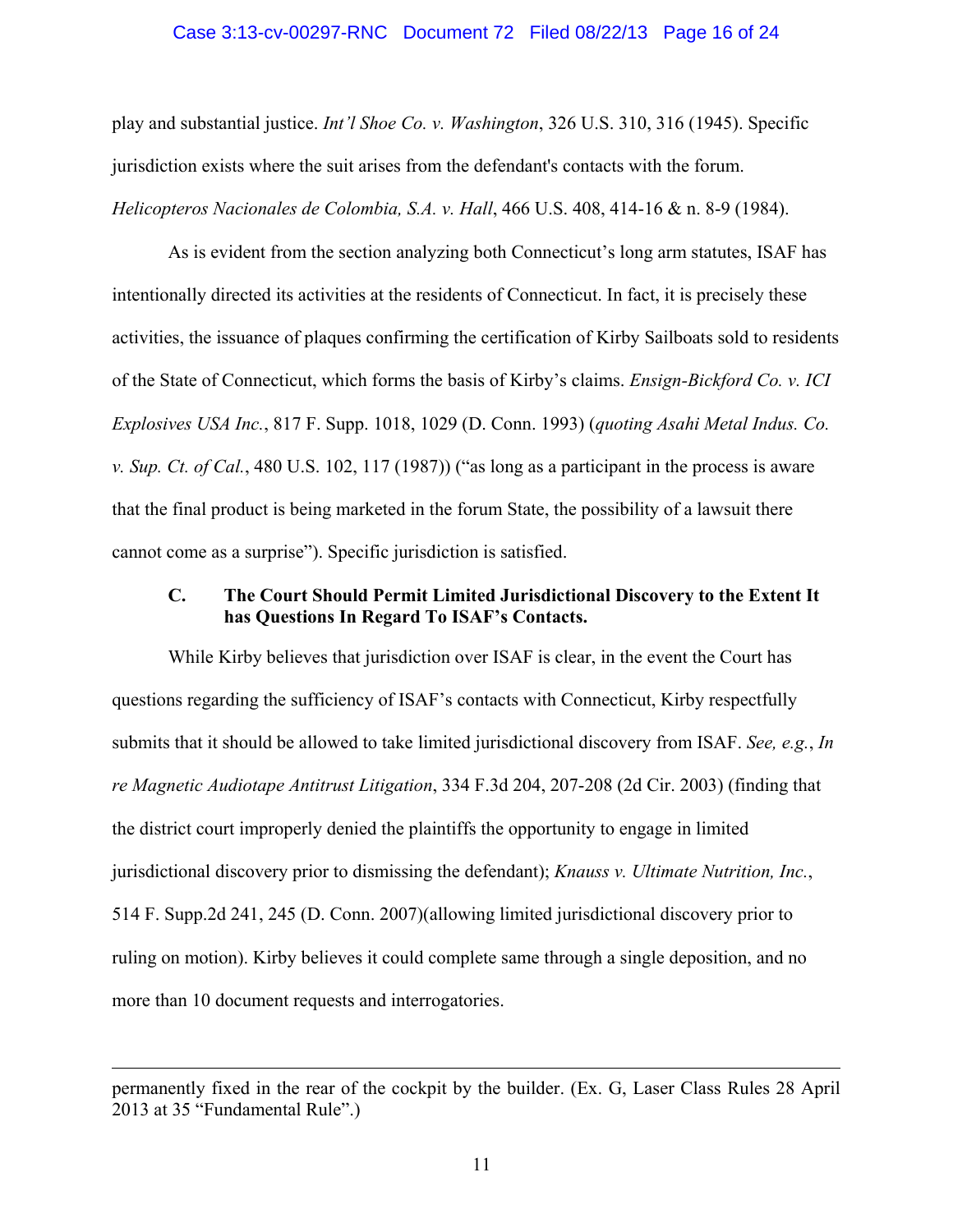## **IV. KIRBY HAS ASSERTED CLAIMSAGAINST ISAF UPON WHICH THIS COURT CAN GRANT RELIEF.**

### **A. Legal Standard.**

On a motion to dismiss pursuant to Rule 12(b)(6), the court accepts all well-pleaded allegations in the complaint as true, drawing all reasonable inferences in the plaintiff's favor. *Tucker v. American Intern. Group, Inc.*, 745 F. Supp. 2d 53, 58 (D. Conn. 2010). In order to survive a motion to dismiss, a complaint must allege a plausible set of facts "sufficient to raise a right to relief above the speculative level." *Bell Atlantic Corp. v. Twombly*, 550 U.S. 544, 555 (2007). *See also Operating Local 649 Annuity Trust Fund v. Smith Barney Fund Management LLC*, 595 F. 3d 86, 91 (2d Cir. 2010).

In ruling on a Rule 12(b)(6) motion, a district court must consider facts stated in the complaint or in documents attached to the complaint as exhibits or incorporated in the complaint by reference. *Tucker*, 745 F. Supp. 2d at 58 (*citing Newman & Schwartz v. Asplundh Tree Expert Co., Inc.*, 102 F. 3d 660, 662 (2d Cir.1996)). The court may also consider "matters of which judicial notice may be taken" and documents of which plaintiff "had knowledge and relied on in bringing suit." *Brass v. American Film Technologies, Inc.*, 987 F. 2d 142, 150 (2d Cir. 1993).

## **B. The Court Should Sustain Claims I-IV, VII Against ISAF Because ISAF Issued the Infringing Plaques.**

1. Claims I and II State Claims for Trademark Counterfeiting and Infringement.

 Kirby adequately alleges a claims for federal trademark counterfeiting and federal trademark infringement upon which this Court can grant relief. (FA Compl. ¶¶ 86-94.) ISAF's argument that Kirby failed to state a claim because ISAF stopped using the Kirby trademark is without merit. ISAF is liable to Kirby for its past infringement regardless of whether ISAF continues to infringe after this suit was initiated. In addition, and contrary to ISAF's argument that Kirby has conceded that ISAF stopped using the trademark, Kirby's complaint alleges that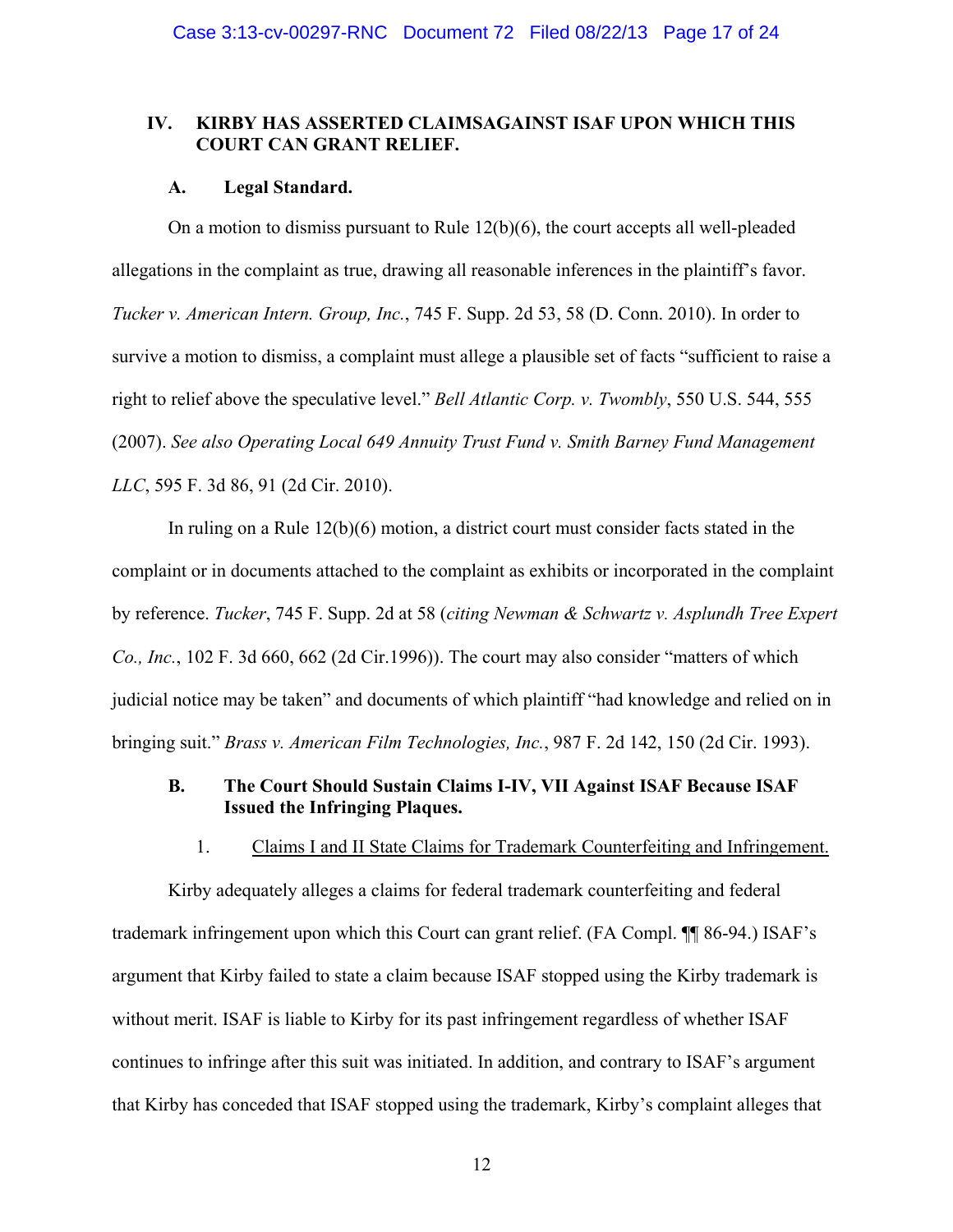#### Case 3:13-cv-00297-RNC Document 72 Filed 08/22/13 Page 18 of 24

ISAF continues to issue the infringing ISAF Plaques bearing the Kirby trademark. (FA Comp. ¶ 87.)

 ISAF also argues that Kirby failed to state a claim because ISAF merely allows ILCA to issues the ISAF plaques and ISAF does not, itself, sell the plaqued boats. As discussed above, ISAF plays a key role in certifying Kirby Sailboats sold in Connecticut. Although ISAF may have designated ILCA as its agent for the purpose of issuing plaques and collecting royalties on its behalf, ISAF retains the ultimate authority of issuing the ISAF Plaques, which bear its name it expressly state "authorised by the International Sailing Federation." ISAF's control over ISAF Plaque issuance was illustrated its demand that ILCA cease providing plaques to the terminated builders. (Ex. #).

#### 2. Claim III States a CUTPA Claim Against ISAF.

 Claim III asserts a state unfair competition claim against ISAF upon which this Court can grant relief. ISAF's continued issuance of ISAF Plaques and New ISAF Plaques to the terminated builders has and continues to tortiously interfere with Kirby's contractual relations with the terminated builders. On numerous occasions, Kirby demanded that ISAF stop issuing plaques to the terminated builders in violation of its post termination contractual rights. Finally, under the threat of suit, ISAF represented to Kirby that it stopped issuing the plaques. Contrary to this representation, however, ISAF continued to issue ISAF Plaques to the terminated builders and began issuing New ISAF Plaques to the terminated builders, inducing the terminated builders to further violate their post termination covenants. (FA Compl. ¶¶ 136-143.) ISAF's tortious interference with the Kirby's contractual rights under the builder agreements is a violation of CUPTA. (FA Compl. ¶¶ 108-110.) *See Sportsmen's Boating Corporation v. Hensley*,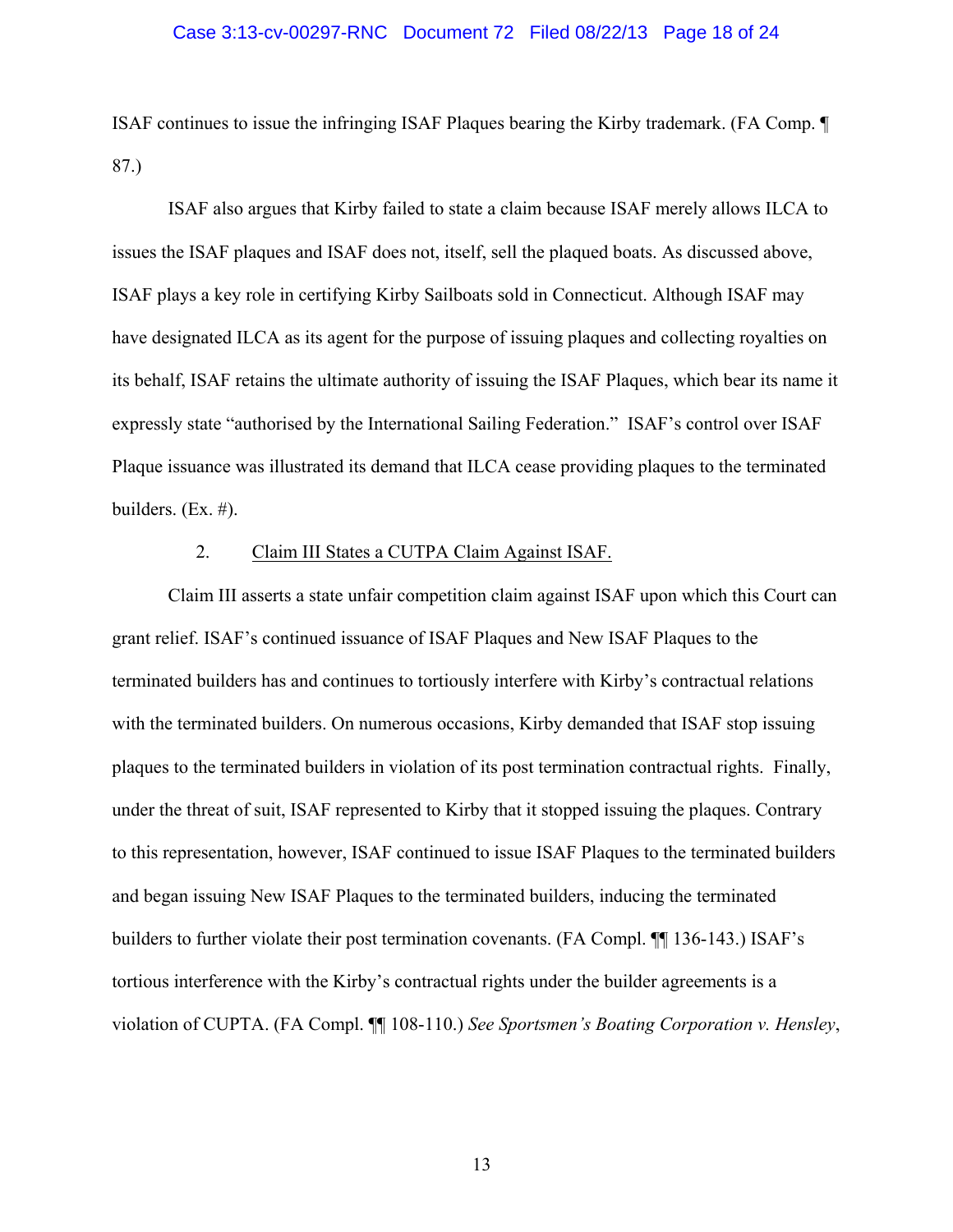192 Conn. 747, 757 (1984) ("it is difficult to conceive of a situation where tortious interference would be found but a CUTPA violation would not").

 In addition, ISAF interfered with Kirby's contractual rights under the Builder Agreements by approving ILCA's illegal rule change which removed the ILCA rule requirement that builders be authorized by Kirby. (FA Comp. ¶ 140.) Prior versions of the Laser class rules defined a builder as "a manufacturer that has a building agreement from Bruce Kirby or Bruce Kirby Inc. to build the Laser and has rights to use a Laser trademark and has been approved as a Laser Builder by each of the International Sailing Federation and the International Laser Class Association." (Ex. H at 2, 2008 Laser Class Rules.) In April of 2013, ILCA issued new Laser class rules, approved by ISAF, which removed the requirement that an authorized builder have an agreement with Kirby. (Ex. G at 2 ("A Builder is a manufacturer that has the rights to use a Laser trademark, is manufacturing the hull, equipment, fittings, spars, sails and battens in strict adherence to the Construction Manual, and has been approved as a Laser Builder by each of the International Sailing Federation and the International Laser Class Association.") ISAF and ILCA made this rule change without the authorization of Kirby and in violation of the ISAF agreement. ISAF's intentional rule change tortiously interfered with Kirby's contractual rights with the Builders and inducted the builders to breach those agreements. (FA Compl. ¶ 140.)

 ISAF further tortiously interfered with Kirby's contractual rights with the Builders, and thus violated CUTPA, because ISAF failed to obtain Kirby's authorization for the 2002 Olympic Sailing Agreement. (Ex. I, Olympic Agreement.) The International Olympic Committee ("IOC") requires ISAF to obtain Olympic Sailing Agreements from the Manufacturer, Design Rights Holder and Trade Name Holder of each class of equipment used in Olympic sailing competition.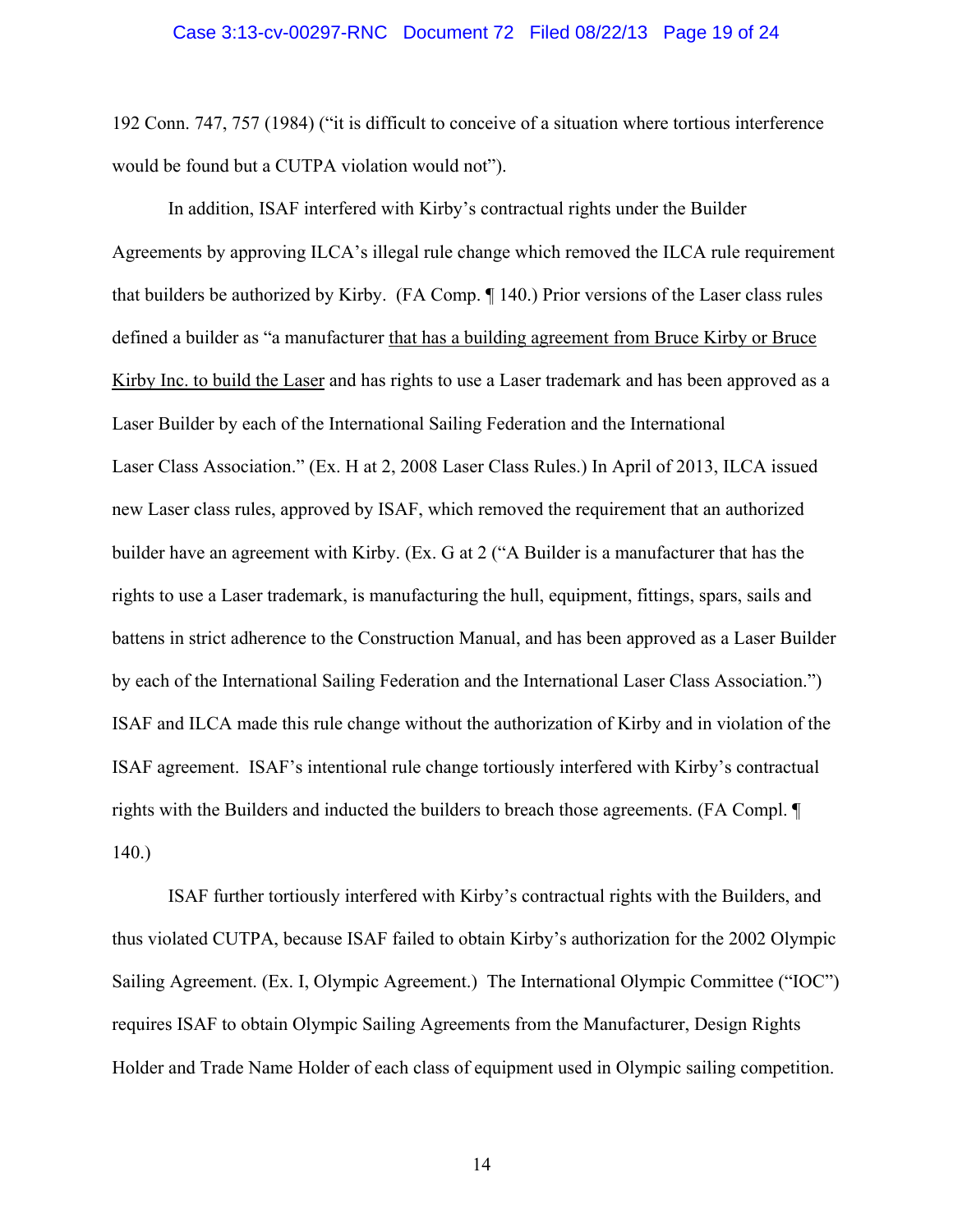#### Case 3:13-cv-00297-RNC Document 72 Filed 08/22/13 Page 20 of 24

Olympic Sailing Agreements have been executed by ISAF and ILCA and Laser Performance for the last several Olympic Games concerning use of the Kirby Sailboat as equipment in both the men's and women's single-handed sailing discipline, however these Agreements have neither been presented to nor executed by the Kirby. (*See e.g*. Ex. I.) ISAF and/or ILCA and/or LP have repeatedly and purposefully failed to obtain the signature of Kirby or have forged his signature or falsely represented that he has signed Olympic Sailing Agreements concerning the Kirby Sailboat.

 In addition to the tortious interference, ISAF's violations of Kirby's rights under the Lanham Act (Claims I and II) are an automatic CUTPA violation. *Conn. Cmty. Bank v. Bank of Greenwich*, 2007 WL 1306547 at \*3 (D. Conn. May 3, 2007) (*citing Suisman, Shapiro, Wool, Brennan, Gray, & Greenberg, P.C. v. Suisman*, 2006 WL 387289 (D. Conn. Feb. 15, 2006); *Timex Corp. v. Stoller*, 961 F. Supp. 374, 381 (D. Conn. 1997); *Nabisco Brands, Inc. v. Kaye,* 760 F. Supp. 25, 29 (D. Conn. 1991); *Dial Corp. v. Manghnani Investment Corp.*, 659 F. Supp. 1230, 1239 (D. Conn. 1987))

## 3. Claim IV States a Misappropriation of Rights of Publicity Claim Against ISAF.

 Claim IV asserts a misappropriation of publicity rights claim against ISAF upon which this Court can grant relief based ISAF's unauthorized use of Bruce Kirby's name on the ISAF Plaques. (FA Compl. ¶¶ 112-119.) ISAF does not provide any legal justification to support its argument that the Court should dismiss Kirby's right of publicity claim as being duplicitous of Kirby's trademark infringement claim. The case law relied upon by ISAF is related a claim for misappropriation of an idea and a claim for copyright infringement, and is unrelated to a claim for rights of publicity. ISAF's infringement of Kirby's trademark and their misappropriation of his publicity rights have separately violated Kirby's rights to his trademark and his rights to his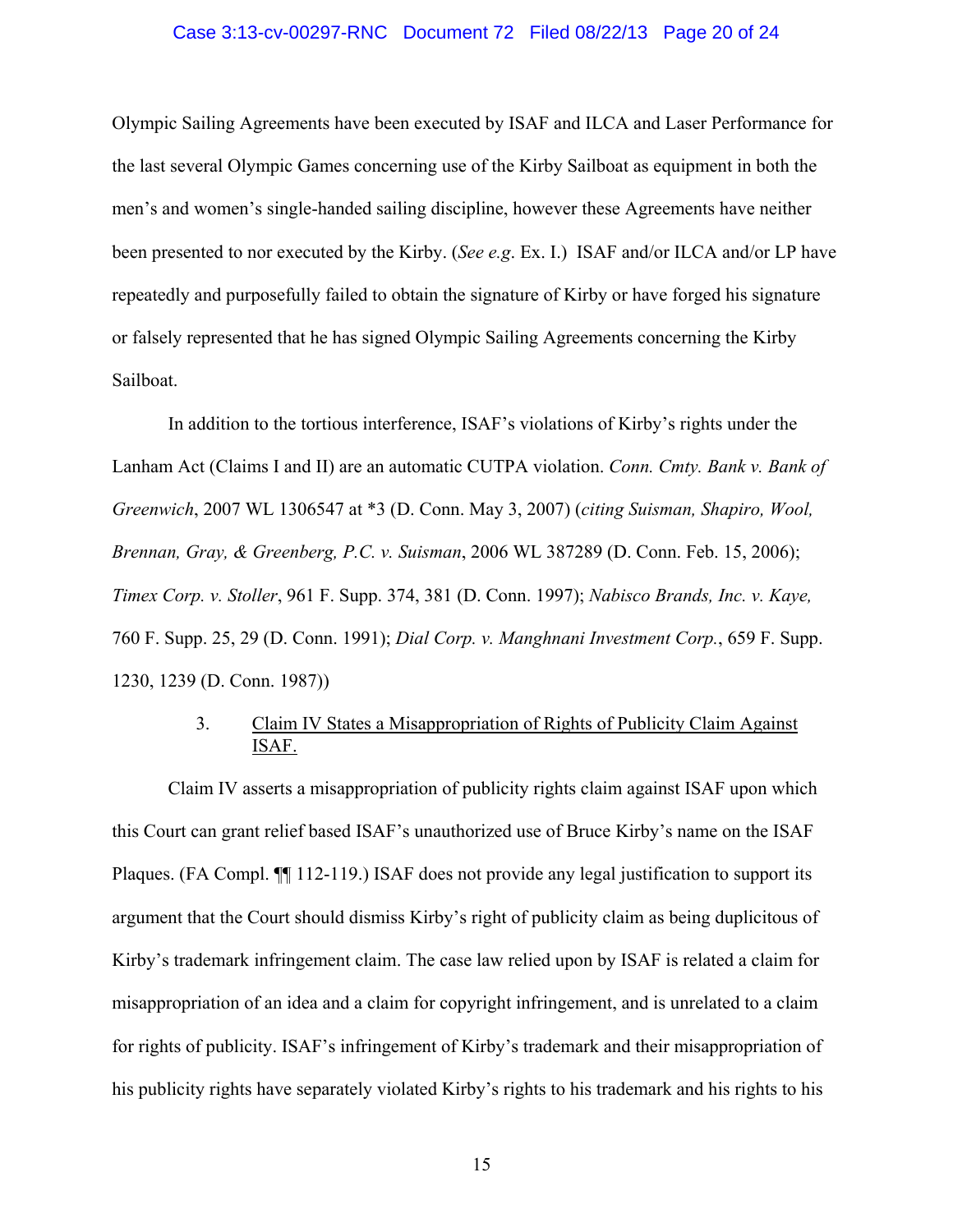#### Case 3:13-cv-00297-RNC Document 72 Filed 08/22/13 Page 21 of 24

personal name and public image. These actions properly give rise to two distinct causes of action. Moreover, similar to claim for trademark infringement, ISAF is liable to Kirby for its past misappropriation regardless of whether ISAF continues its misappropriation after Kirby filed suit. In any event, Kirby's complaint alleges that ISAF continues to issue the infringing ISAF Plaques bearing Kirby's name. (FA Comp. ¶ 87.)

## 4. Claim VII States a Tortious Interference Claim Against ISAF.

 Claim VII asserts a claim for tortious interference against ISAF upon which this Court can grant relief based on ISAF's continued issuance of the ISAF Plaques and New Plaques to the terminated builders. ISAF's issuance of the plaques facilitates the builders continuing breach of the builder agreements. Without ISAF's actions, the builders could not continue to builder and sell plaqued Kirby Sailboats in violation of the builder agreements. On March 25, 2013, ISAF represented to Kirby that ISAF had notified ILCA that it should cease to issue ISAF Plaques to Laser Performance. (Ex. J, March 25, 2013 ISAF Letter). Notwithstanding this representation, ISAF continues to issue ISAF Plaques and New Plaques to the terminated builders. ISAF's argument that Kirby has failed to allege that ISAF's action was tortious fails to consider that ISAF had actual knowledge of the contractual rights between Kirby and the builders, that ISAF is inducing the continued breach of the builder agreements, that it misrepresented its actions in this regard to Kirby, and that it approved an illegal rule change by ILCA pertaining to the plaques. ISAF's activity is unquestionably tortious. *See Blake v. Levy*, 191 Conn. 257, 261 (1983) ("tortious conduct may be satisfied by proof that the defendant was guilty of fraud, misrepresentation, intimidation or molestation ... or that the defendant acted maliciously." Additional bases for ISAF's tortious interference is set forth above in regard to the CUTPA claim and is incorporated herein by reference.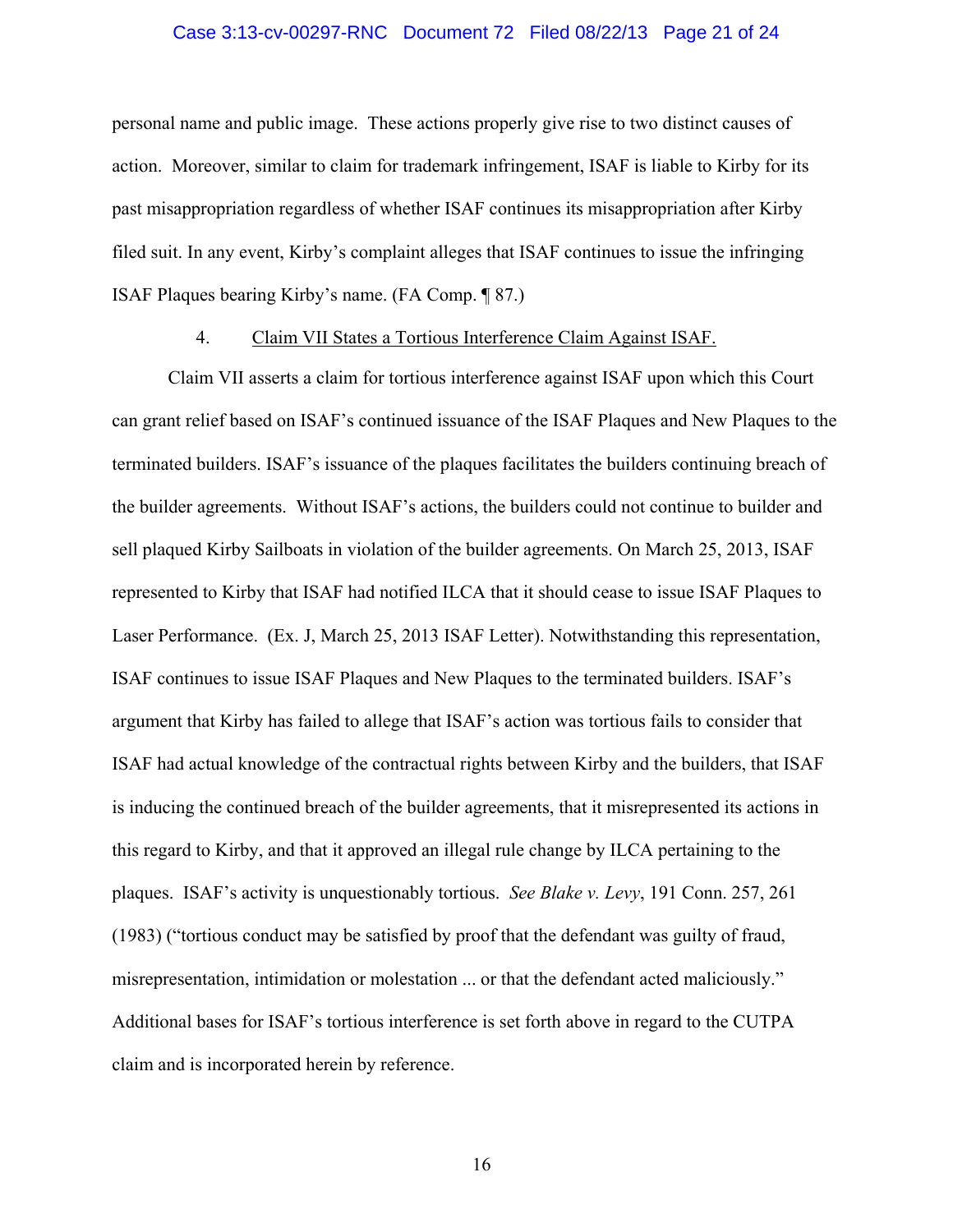#### Case 3:13-cv-00297-RNC Document 72 Filed 08/22/13 Page 22 of 24

 ISAF also neglects to recognize that the builder agreements include specific provisions under which the builders agreed to stop manufacturing Kirby Sailboats upon termination of the agreements for any reason. (FA Compl. Ex. 4 ¶ 10.9; Ex. 8 ¶ 10.9.) ISAF's continued issuance of ISAF Plaques and New Plaques enables the builders to continue selling plaqued Kirby Sailboats in continued violation of the agreements.

## **V. KIRBY'S CLAIMS SHOULD NOT BE DISMISSED WITH PREJUDICE.**

Although Kirby contends that it has sufficiently set forth claims against ISAF, Kirby respectfully requests that the Court allow it to amend its complaint if it is determined that Kirby did not sufficiently set forth one or more claims. Under the Federal Rules of Civil Procedure, leave to amend should be "freely give[n]  $\ldots$  when justice so requires." Fed. R. Civ. P. 15(a)(2) (2013). District courts "ha[ve] broad discretion to decide whether to grant leave to amend." *Gurary v. Winehouse*, 235 F. 3d 792, 801 (2d Cir. 2000). *See also AEP Energy Services Gas Holding Co. v. Bank of Am.*, 626 F. 3d 699, 725 (2d. Cir. 2010)(rule in Second Circuit is to grant leave to amend in the absence of showing by nonmovant of prejudice or bad faith). The standard governing motions to amend is informed by a "strong preference for resolving disputes on the merits." *See Williams v. Citigroup Inc.*, 659 F. 3d 208, 212–13 (2d Cir. 2011) (*citing New York v. Green*, 420 F.3d 99, 104 (2d Cir. 2005)); *see also Pangburn v. Culbertson*, 200 F. 3d 65, 70 (2d Cir. 1999) (referring to the "relaxed standard" for motion to amend). "If the underlying facts or circumstances relied upon by a plaintiff may be a proper subject of relief, he ought to be afforded an opportunity to test his claims on the merits." *Foman v. Davis*, 371 U.S. 178 (1962).

#### **VI. CONCLUSION.**

For the foregoing reasons, Kirby respectfully requests that the Court deny ISAF's Motion to Dismiss.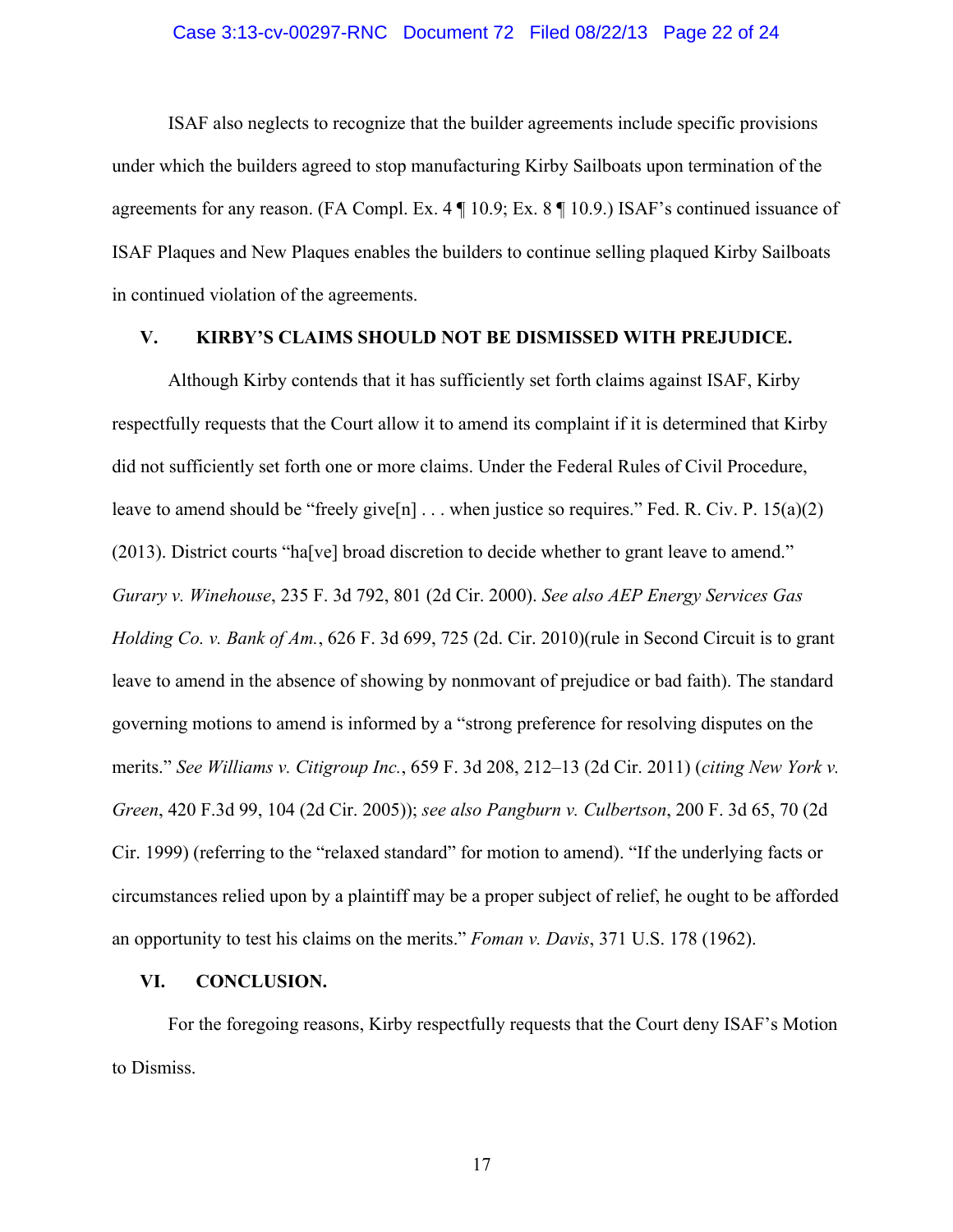## Case 3:13-cv-00297-RNC Document 72 Filed 08/22/13 Page 23 of 24

August 22, 2013 */s/ Wesley W. Whitmyer, Jr.* 

Date Wesley W. Whitmyer, Jr., ct03509 Andy I. Corea, ct25925 Brian L. Repper, ct28225 St. Onge Steward Johnston & Reens LLC 986 Bedford Street Stamford, Connecticut 06905-5619 Telephone: (203) 324-6155 Facsimile: (203) 327-1096 Email: litigation@ssjr.com

ATTORNEYS FOR PLAINTIFFS